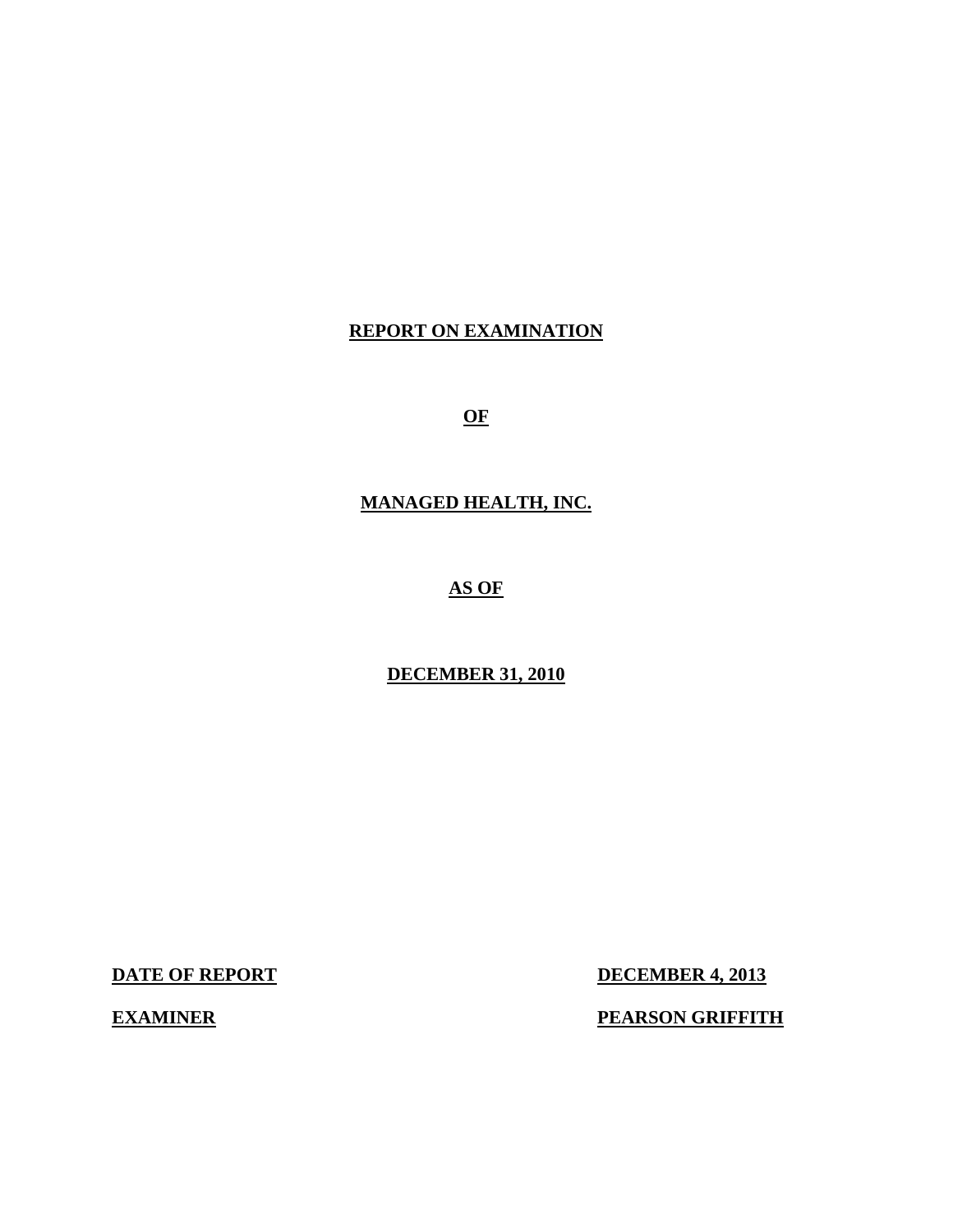# **TABLE OF CONTENTS**

# **ITEM NO. PAGE NO.**

| 1. | Scope of the examination                                                                                             | $\overline{2}$       |
|----|----------------------------------------------------------------------------------------------------------------------|----------------------|
| 2. | Executive summary                                                                                                    | 4                    |
| 3. | Description of the Plan                                                                                              | 5                    |
|    | Corporate governance<br>А.<br>Territory and plan of operation<br><b>B.</b><br>Holding company system<br>C.           | 7<br>11<br>13        |
|    | Control of the Plan<br>1.<br>2. Borrowed money<br>3. Expense allocation                                              | 17<br>18<br>19       |
|    | Significant operating ratios<br>D.<br>Internal controls, Model Audit Rule and<br>Е.<br>Department Regulation No. 118 | 20<br>21             |
|    | Evaluation of controls in information technology<br>F.                                                               | 22                   |
| 4. | <b>Financial statements</b>                                                                                          | 25                   |
|    | <b>Balance</b> sheet<br>A.<br>Statement of revenue, expenses and capital and<br><b>B.</b><br>surplus                 | 25<br>27             |
| 5. | Aggregate reserves and claims unpaid                                                                                 | 28                   |
| 6. | Unpaid claim adjustment expenses                                                                                     | 29                   |
| 7. | Market conduct activities                                                                                            | 29                   |
|    | Agents and brokers<br>А.<br>B. Underwriting and rating<br>Claims processing<br>C.<br><b>Utilization review</b><br>D. | 29<br>30<br>31<br>34 |
| 8. | Compliance with prior report on examination                                                                          | 35                   |
| 9. | Summary of comments and recommendations                                                                              | 40                   |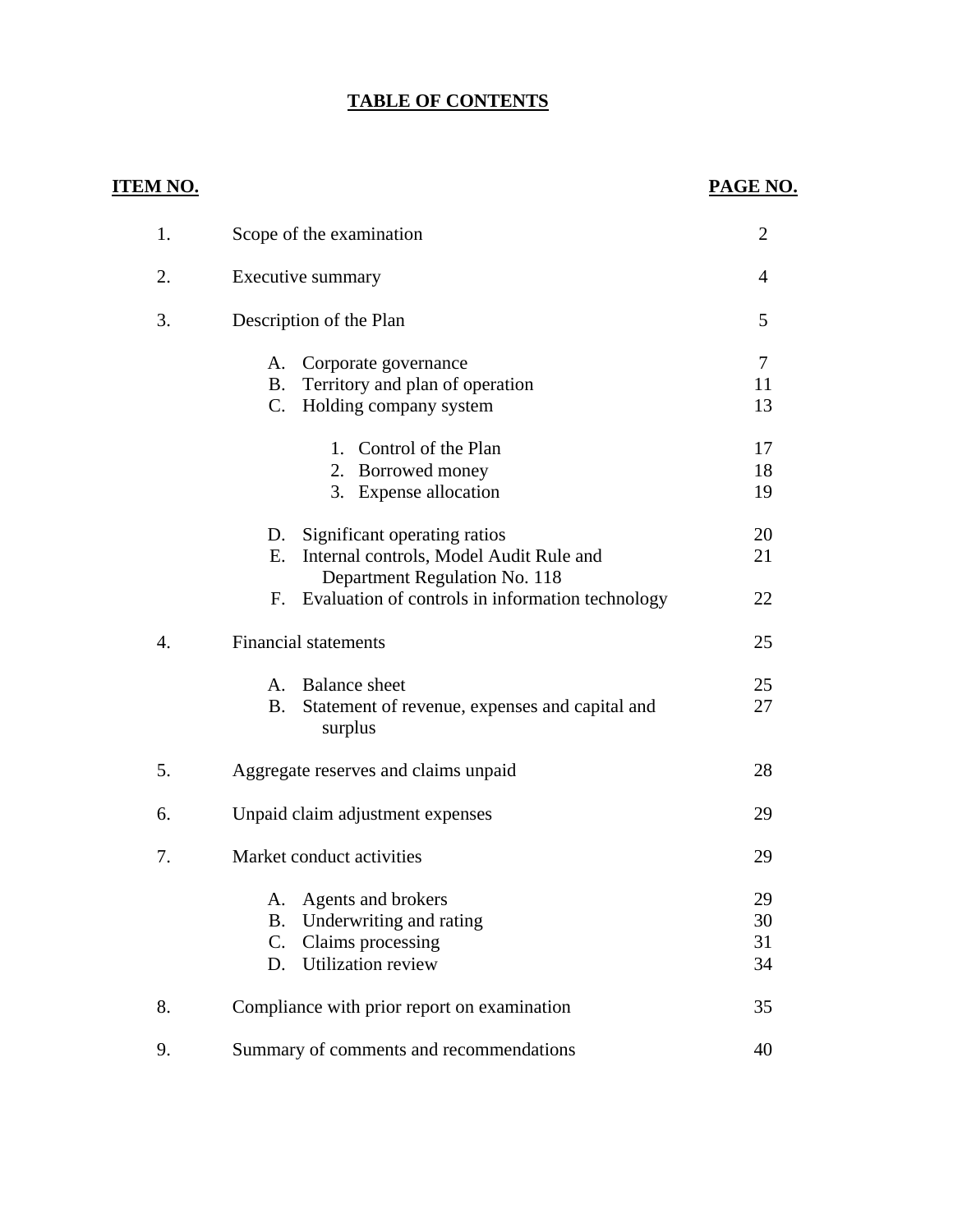

# NEW YORK STATE  $$ FINANCIAL SERVICES

Andrew M. Cuomo<br>Governor

 Andrew M. Cuomo Benjamin M. Lawsky Superintendent

December 4, 2013

Honorable Benjamin M. Lawsky Superintendent of Financial Services Albany, New York 12257

Sir:

Pursuant to the requirements of the New York Insurance Law, and acting in compliance with the instructions contained in Appointment Number 30648, dated January 26, 2011, attached hereto, I have made an examination into the condition and affairs of Managed Health, Inc., d/b/a Healthfirst New York, a not-for-profit health maintenance organization (HMO) licensed pursuant to the provisions of Article 44 of the New York Public Health Law, as of December 31, 2010. The following report is respectfully submitted thereon.

The examination was conducted at the home office of Managed Health, Inc., located at 25 Broadway, New York, New York. On September 19, 2011, the Plan relocated its home office to 100 Church Street, New York, New York.

Wherever the designations "MHI" or the "Plan" appear herein, without qualification, they should be understood to indicate Managed Health, Inc.

Wherever the designations the "Parent," or "HFI" appear herein, without qualification, they should be understood to indicate Healthfirst, Inc., a not-for-profit holding company.

Wherever the designation the "Department" appears herein, without qualification, it should be understood to indicate the New York State Department of Financial Services.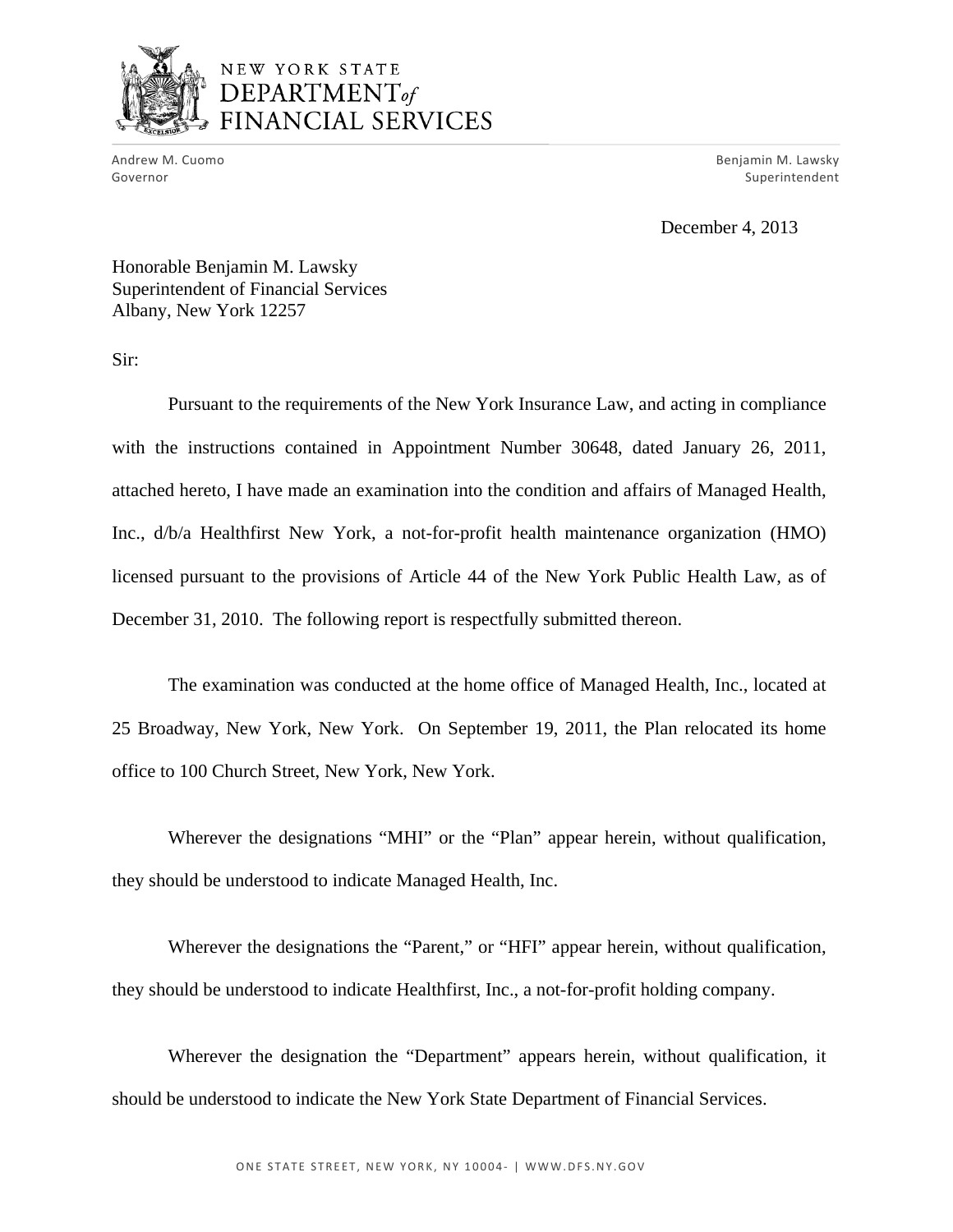#### **1. SCOPE OF THE EXAMINATION**

The previous examination was conducted as of December 31, 2006. This examination of the Plan was a combined (financial and market conduct) examination and covered the four-year period from January 1, 2007 to December 31, 2010. The financial component of the examination was conducted as a "financial examination", as defined in the National Association of Insurance Commissioners ("NAIC") *Financial Condition Examiners Handbook, 2010* Edition (the "Handbook"). The examination was conducted observing the guidelines and procedures in the Handbook. Where deemed appropriate by the examiner, transactions occurring subsequent to December 31, 2010 were also reviewed.

The financial portion of the examination was conducted on a risk-focused basis in accordance with the provisions of the Handbook, which provides guidance for the establishment of an examination plan based on the examiner's assessment of risk in the Plan's operations and utilizes that evaluation in formulating the nature and extent of the examination. The risk-focused examination approach was included in the Handbook for the first time in 2007; thus, this was the first such type of examination of the Plan. The examiner planned and performed the examination to evaluate the Plan's current financial condition, as well as to identify prospective risks that may threaten the future solvency of Managed Health, Inc.

The examiner identified key processes, assessed the risks within those processes, and assessed the internal control systems and procedures used to mitigate those risks. The examination also included an assessment of the principles used and significant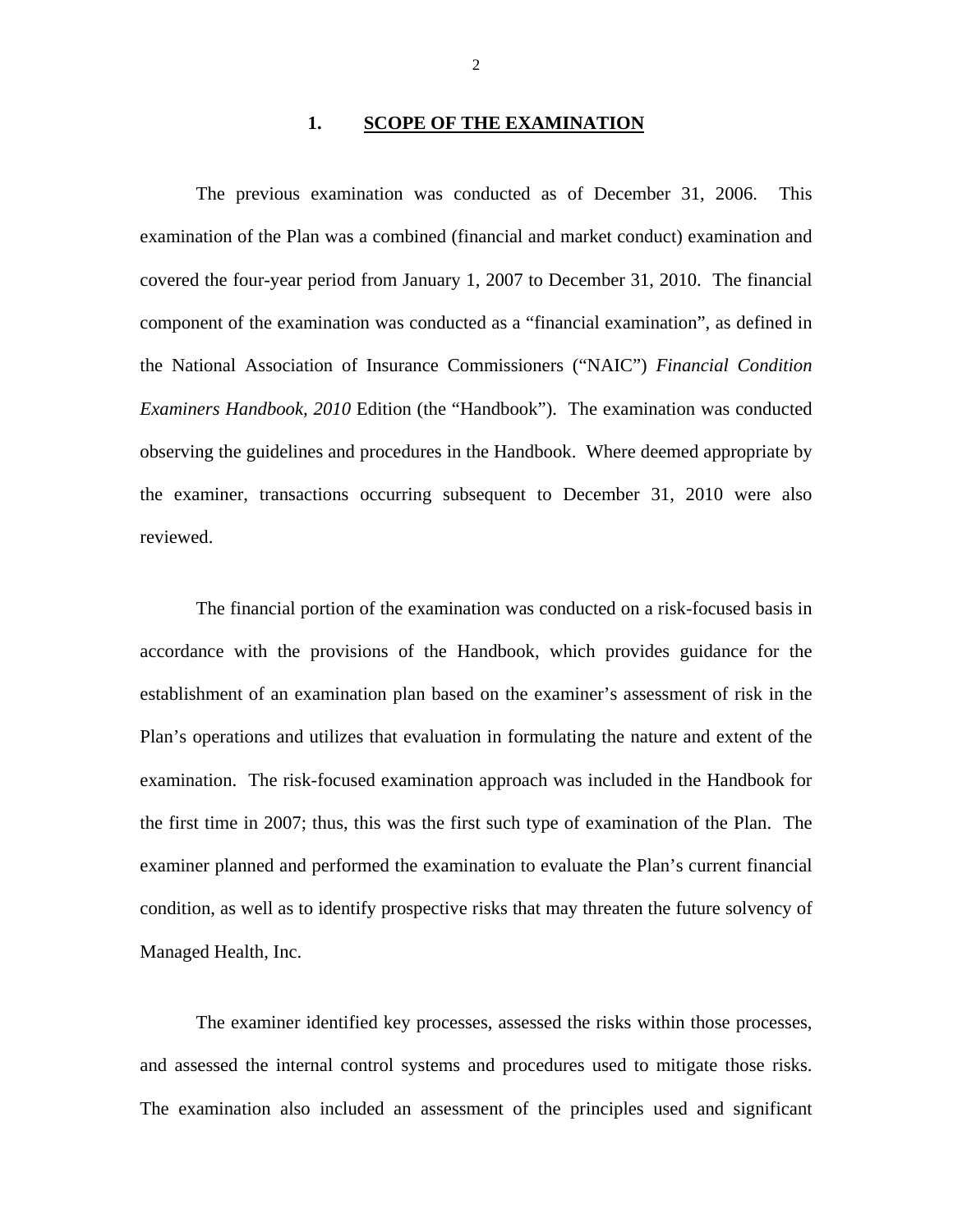estimates made by management, an evaluation of the overall financial statement presentation, and determined management's compliance with the Department's statutes and guidelines, Statutory Accounting Principles, as adopted by the Department, and NAIC Annual Statement instructions.

Information concerning the Plan's organizational structure, business approach, and control environment were utilized to develop the examination approach. The examination evaluated the Plan's risks and management activities in accordance with the NAIC's nine branded risk categories.

These categories are as follows:

- Pricing/Underwriting
- Reserving
- Operational
- Strategic
- Credit
- Market
- Liquidity
- Legal
- Reputational

The Plan was audited for the year 2007 by the accounting firm of Deloitte  $\&$ Touche LLP, whereas the audits for the years 2008 through 2010 were performed by the accounting firm of Ernst & Young LLP ("E&Y"). The Plan received an unqualified opinion in each of those years. Certain audit work papers of E&Y were reviewed and relied upon in conjunction with this examination.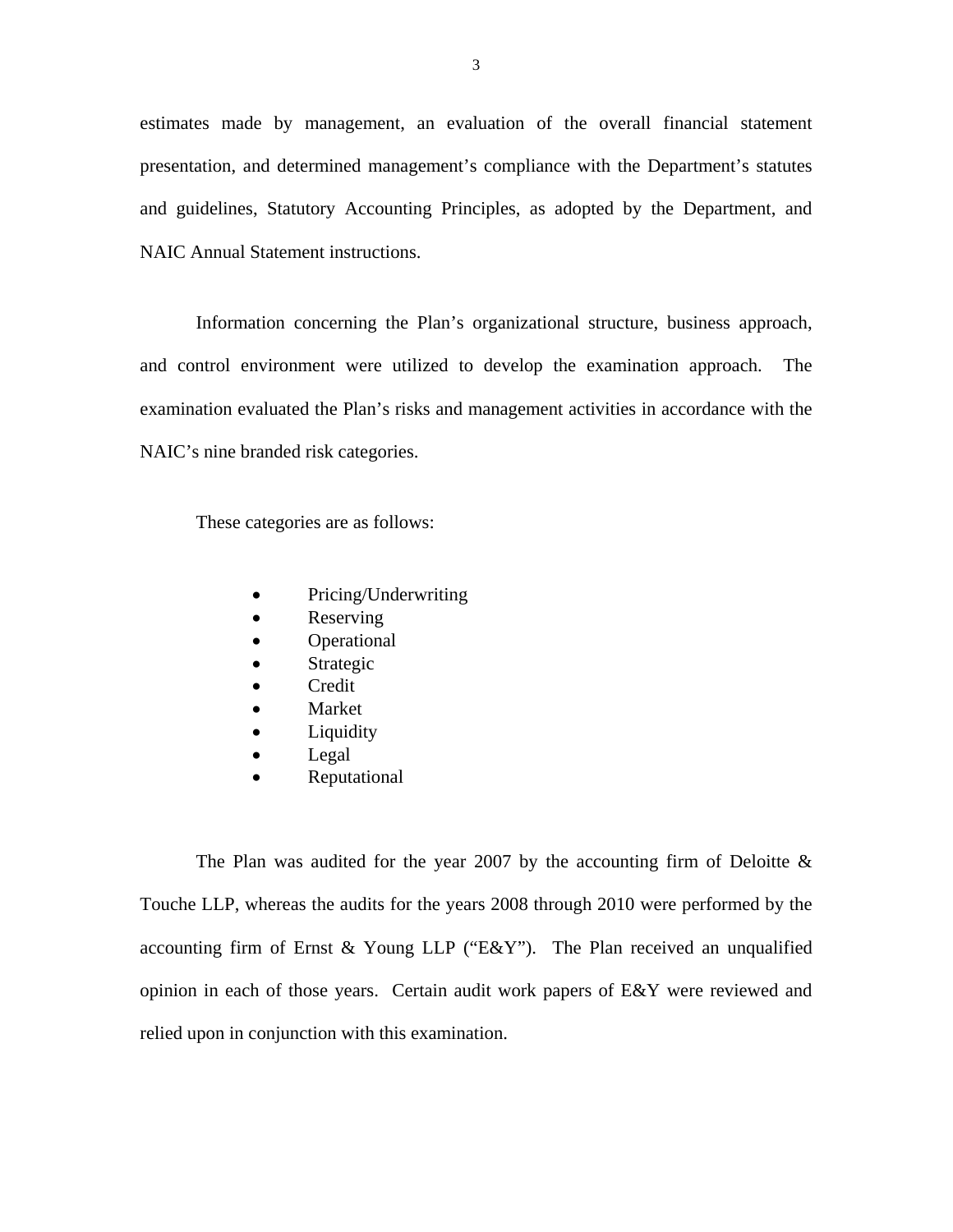During the years 2006 through 2009, the Plan's internal audit activities were managed in-house, while in February 2010, the Plan's internal audit activities, along with those of members of its holding company, were outsourced to KPMG, LLP. A review was also made of the Plan's compliance with the provisions of Department Regulation No. 118 (11 NYCRR 89), "Audited Financial Statements". The examiner also reviewed the corrective actions taken by the Plan with respect to the recommendations contained in the prior report on examination.

This report on examination is confined to financial statements and comments on those matters which involve departures from laws, regulations or rules, or which require explanation or description.

## **2. EXECUTIVE SUMMARY**

The results of this examination revealed certain operational deficiencies that indicate areas of weakness and/or directly impacted the Plan's compliance with the New York Insurance Law and related Regulations, New York Public Health Law and New York State Department of Health Regulations. Significant findings relative to this examination include the following:

- The Plan failed to ensure that the board of directors authorize and approve its investment transactions as required by the provisions of Section 1411(a) of the New York Insurance Law, and that documentation supporting the board's actions in this regard be appended to the minutes of its meetings.
- Among the 19 hospital representatives on HFI's board, seventeen (17) sit simultaneously on the board of the Manager, HF Management Services ("HFMS"). For this reason, the Department desires to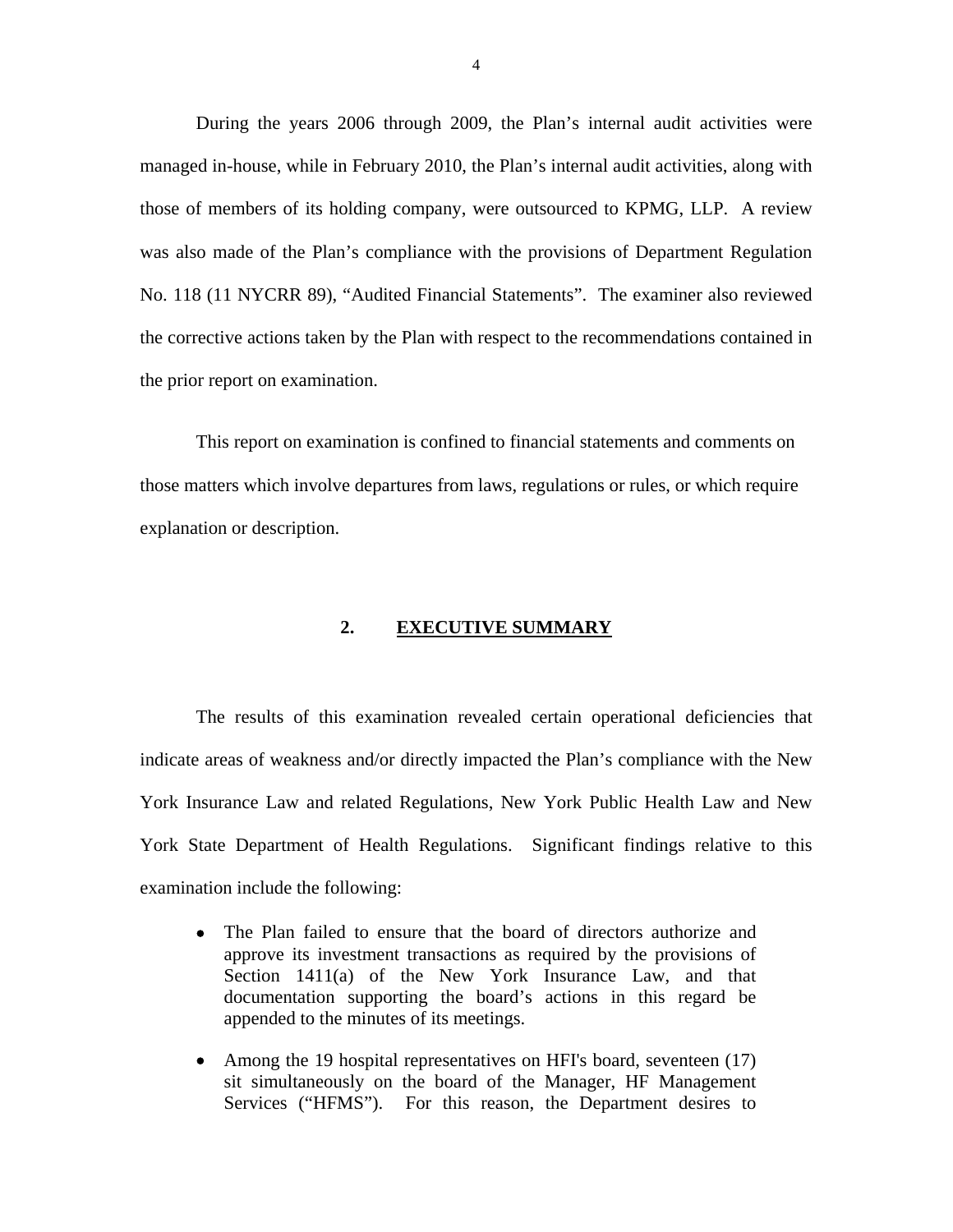monitor the financial relationship between the two entities as if an affiliation exists. Accordingly, the Department has requested that within five days of execution, MHI provide the Department with copies of any executed agreements involving transactions where prenotice for affiliated entities would be required under Parts 98-1.10 and 98-1.11 of the Administrative Rules and Regulations of the New York State Department of Health Regulation (10 NYCRR 98-1.10, 98-1.11), as well as other sections of Part 98-1 and Public Health Law Article 44, effective upon the filing of this report. MHI has agreed with this request.

- The Department will continue to review the relationship between MHI and HFMS.
- The Plan failed to ensure that the proper fee schedule for claim remuneration was implemented within the contractual time frame.
- The Plan failed to ensure that claims processed using an improper fee schedule were re-adjudicated and that additional payments, including prompt pay interest were made, where appropriate, in accordance with the provisions of Section 3224-a of the New York Insurance Law.

#### **3. DESCRIPTION OF THE PLAN**

Managed Health, Inc., d/b/a Healthfirst New York, is a not-for-profit group model health maintenance organization ("HMO") that was incorporated under Section 402 of the New York Not-For-Profit Corporation Law, and was issued a Certificate of Authority pursuant to the provisions of Article 44 of the New York Public Health Law. On August 1, 1998, Healthfirst, Inc., ("Healthfirst") a not-for-profit non-insurance entity, which was controlled in equal portions by each of the twenty-one hospitals that comprise its corporate members, was granted approval by the New York State Department of Health to acquire control of Managed Health, Inc. and such control transaction was closed on that date.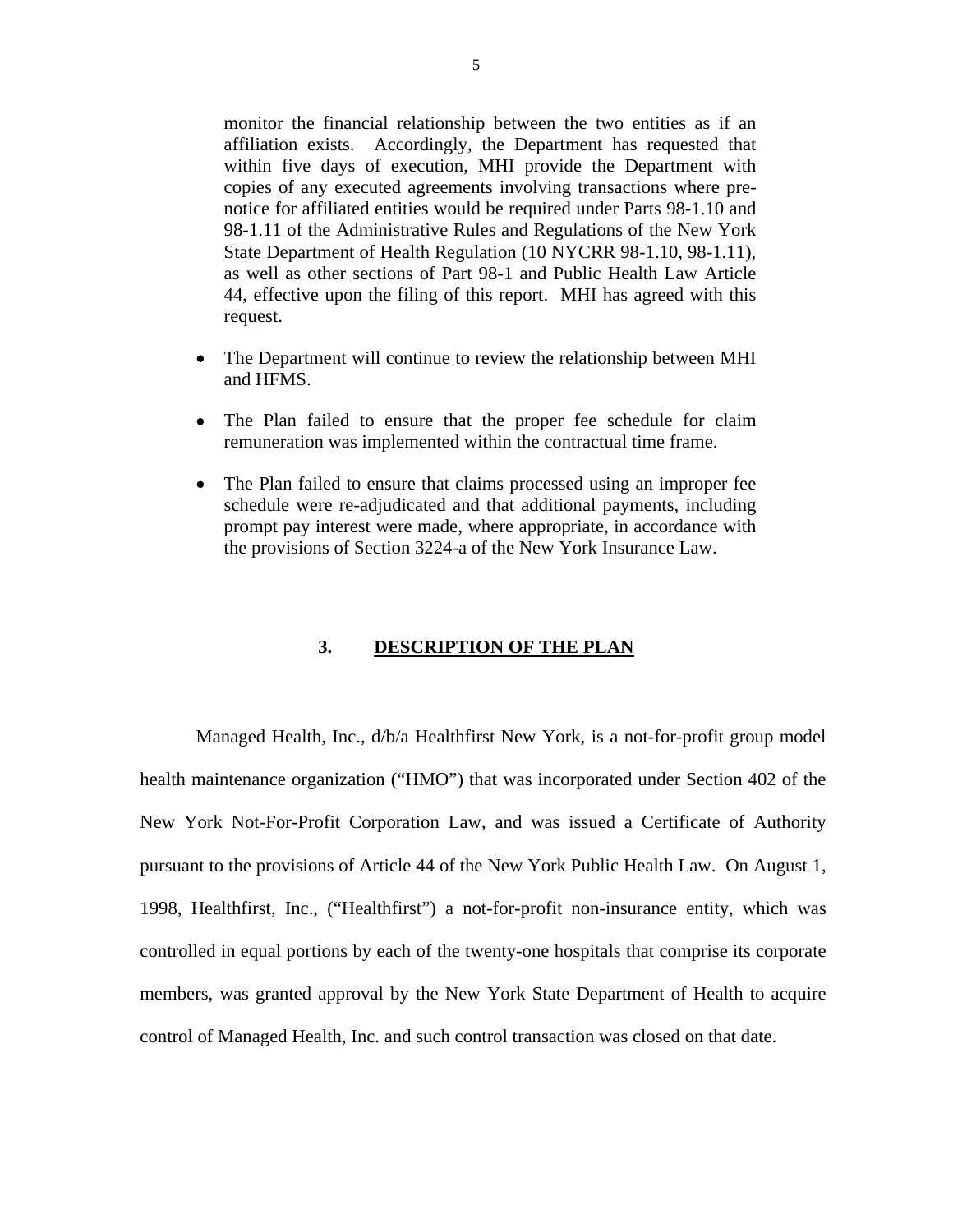During the conduct of the examination, MHI's home office was located at 25 Broadway, New York, New York. At this location, the functions of administration, membership services, operations and all other services were performed; with the exception of claims processing and enrollment, which were performed at MHI's office located at 123 William Street, New York, New York. On September 19, 2011, the Plan relocated all of its operations to 100 Church Street, New York, New York.

MHI contracts with various healthcare providers for the provision of certain medical services to its enrollees. These healthcare providers principally consist of hospitals which are corporate members of Healthfirst ("Members") or their affiliates, together with physicians who are associated with the Members.

MHI compensates and shares risk with Members and certain contracted hospital providers who are not Members in accordance with the terms of a healthcare services agreement entered into with each Member or provider. The agreement provides for an allocation of premiums to the Member's or hospital provider's services pool based on a percentage of the premium revenue received by MHI under its agreements to service Medicare enrollees. These percentages of premium primarily range from 85% to 90%.

MHI, its members, and certain contracted providers assume the risk for healthcare service costs in the hospital services pool. To the extent there is a deficit (estimated medical expense in excess of pool funding) in the hospital services pool of a member or contracted provider, MHI records a receivable from the member or contracted provider.

6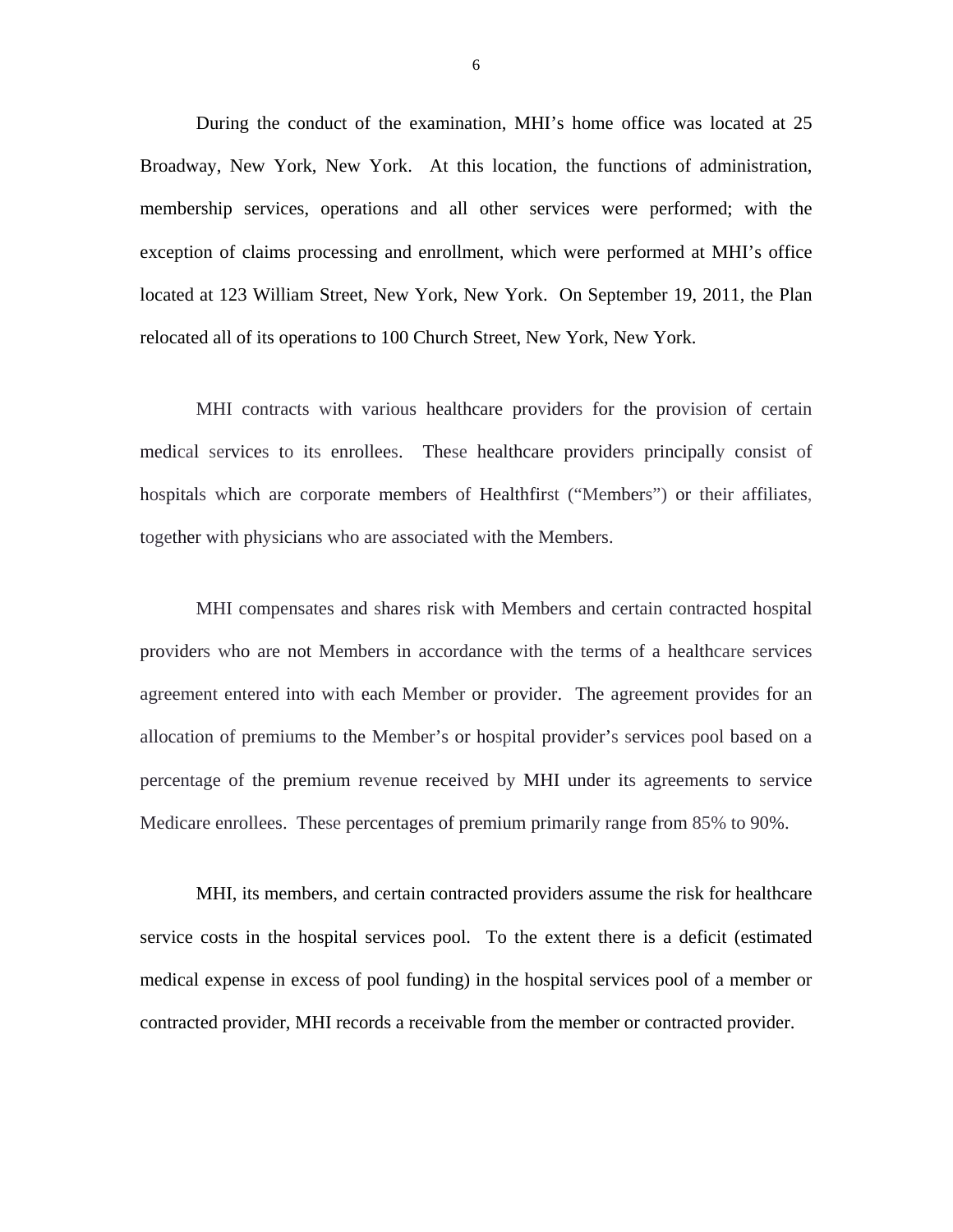These receivables are collected through reductions of future surpluses in the hospital services pool at the time the quarterly reconciliations are prepared. Management periodically evaluates the likelihood of collecting receivables from members and contracted providers. The agreements with members and contracted providers do not relieve MHI of its obligation to pay claims to providers for healthcare services.

Certain contracted providers have elected not to take risk on their membership for certain product lines. For these providers, MHI fully accepts the risk.

The Plan's authorized control level Risked Based Capital ("RBC") was \$43,180,779, as of December 31, 2010. Its total adjusted capital was \$160,089,090, yielding an RBC ratio of 370.70% for 2010.

In addition, as of December 31, 2010, the Plan's Contingent Reserve was \$136,220,289. Parts 98-1.11(e) and (f) of the Administrative Rules and Regulations of the Health Department (10 NYCRR  $98-1.11(e)$  and (f)), require the Plan to maintain a Contingent Reserve and an escrow account with a custodian, for which a deed of trust has been approved by the Superintendent. The Plan was in compliance with said Regulation, as of December 31, 2010.

### A. Corporate Governance

Pursuant to the Plan's charter and by-laws, management of the Plan is to be vested in a board of directors consisting of five (5) individuals, at least twenty percent (20%) of whom shall be comprised of individuals ("enrollee-representatives") who are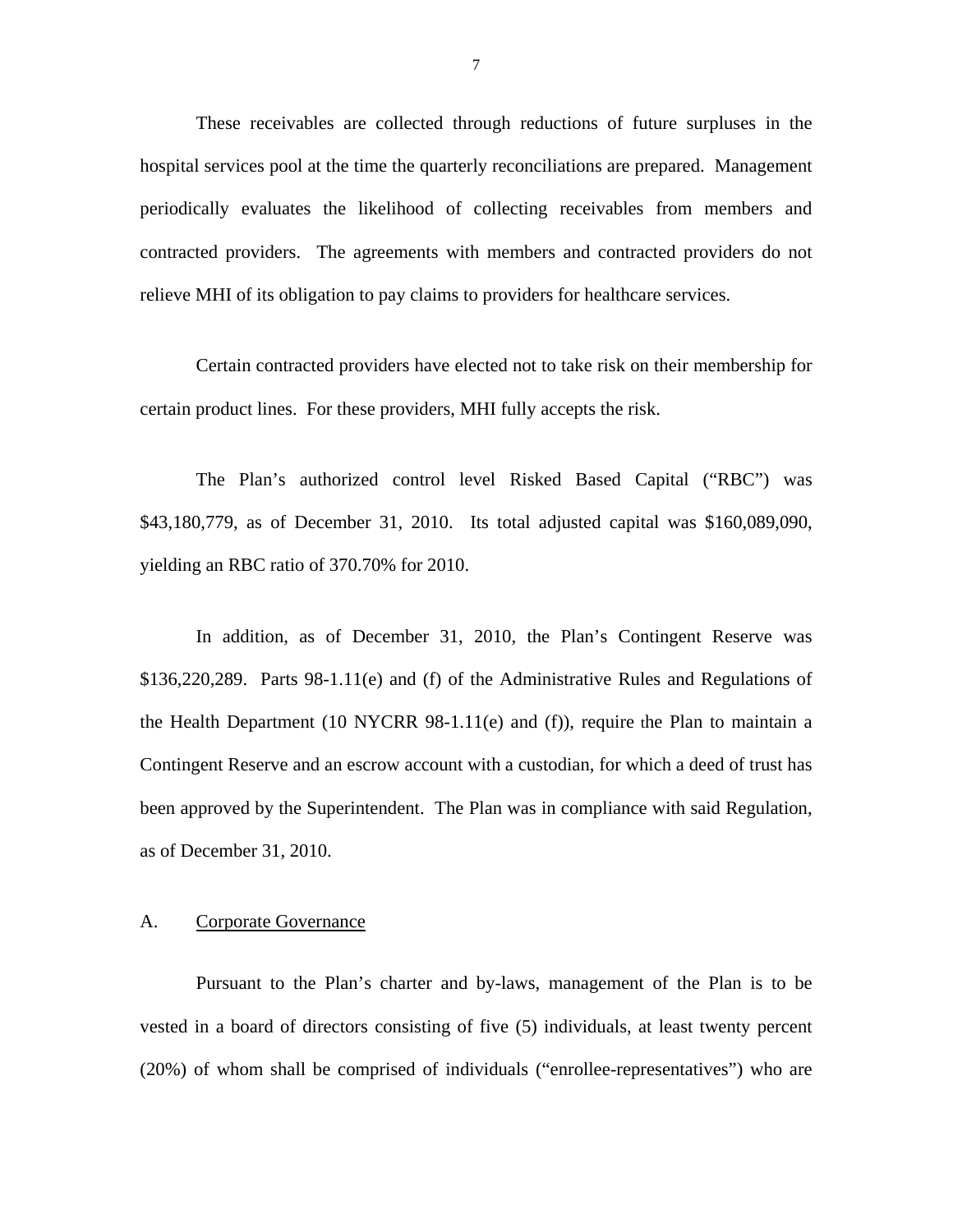enrolled in the prepaid health care program operated by the Plan, and at least one-third (33%) of whom shall be persons who reside in New York State. A majority of the MHI directors shall be persons nominated to serve on the board by the board of directors of its parent, Healthfirst, Inc.

As of December 31, 2010, the members of the board of directors and their principal business affiliations were as follows:

| Name and Residence       | <b>Principal Business Affiliation</b>         |
|--------------------------|-----------------------------------------------|
| Richard Murcotte *       | Retired,                                      |
| Glen Cove, NY            | <b>Community Representative</b>               |
| <b>Stephen Rosenthal</b> | President, Contract Management,               |
| Teaneck, NJ              | <b>Montefiore Medical Center</b>              |
| Donald Scanlon           | Chief Financial Officer,                      |
| Commack, NY              | Mt. Sinai Medical Center                      |
| <b>Jay Schectman</b>     | Senior Vice-President, Chief Medical Officer, |
| Scarsdale, NY            | Healthfirst, Inc.                             |
| Elizabeth St. Clair      | Senior Vice-President, General Counsel,       |
| New York, NY             | Healthfirst, Inc.                             |
|                          |                                               |

Department (10 NYCRR 98-1.11 $(g)$ ), requires that a minimum of twenty percent (20%) of the board of \*Enrollee representative – Part 98-1.11(g) of the Administrative Rules and Regulations of the Health directors of a health maintenance organization be comprised of enrollee representatives. The Plan was in compliance with said Regulation, as of 12/31/10.

Section 3.07(a) of the Plan's by-laws states, in part:

"Meetings of the Board of Directors shall be held regularly, at least four (4) times per year, at the office of the Corporation or at such other place as the Board may from time to time fix or as specified in the respective notice or waivers of notice thereof…" [Emphasis added]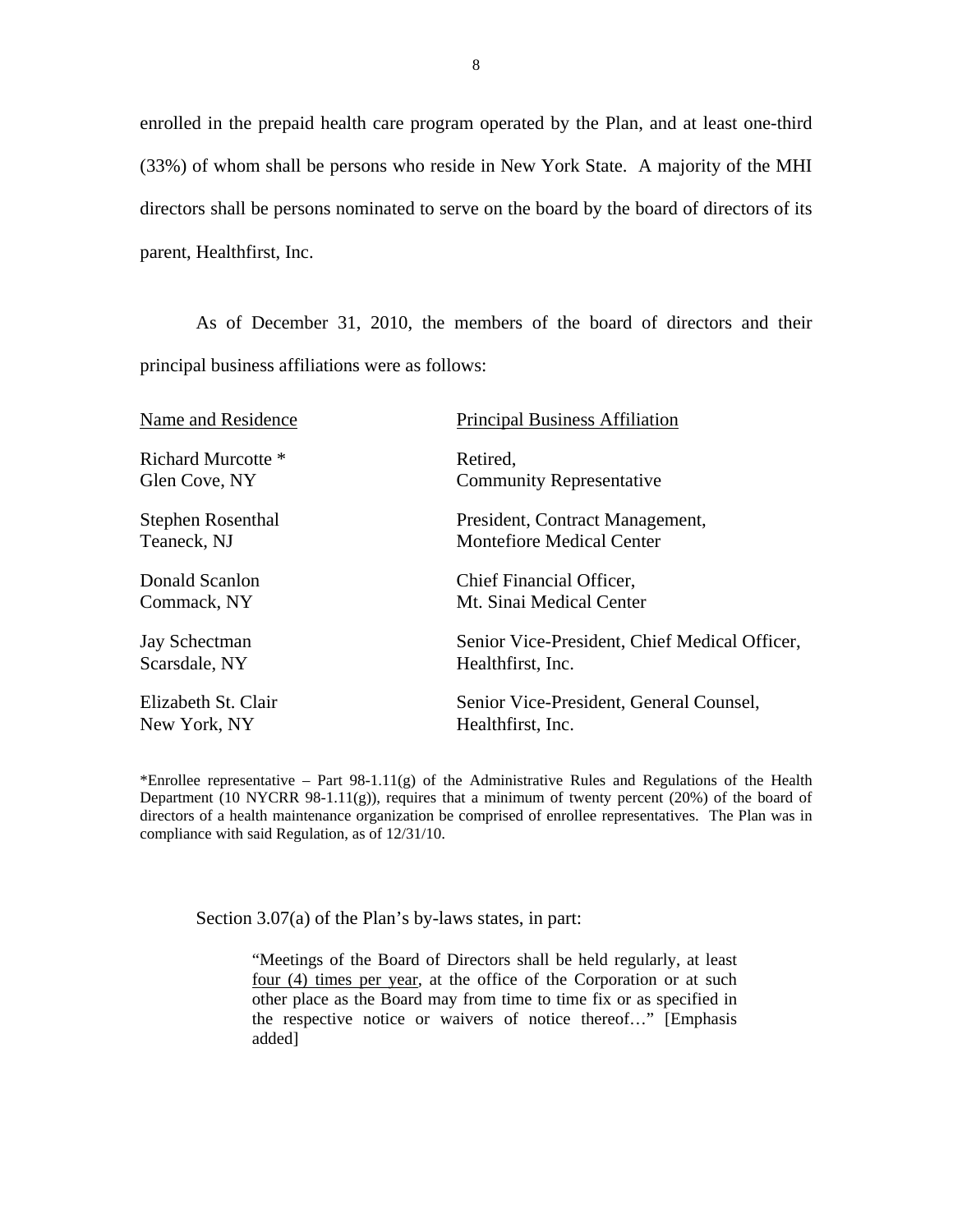During a review of meetings of the Plan's board of directors, the examiner noted that the Board did not comply with the provisions of Section 3.07(a) of its by-laws when it failed to convene the required number of meetings during calendar year 2008. When this condition was brought to management's attention, the Plan indicated that the situation was due to personnel turnover, which resulted in an inability to obtain a quorum.

It is recommended that MHI comply with the provisions of Section 3.07(a) of its by-laws and convene the requisite number of meetings of its board of directors during each year.

A review of the minutes of the board of director meetings that had been held during the period under examination indicated that one director failed to attend at least fifty percent (50%) of the meetings he was eligible to attend. The examiner noted that such board member only attended one of the four meetings that he was eligible to attend during his 2009-2010 tenure.

Members of the board have a fiduciary responsibility and must evince an ongoing interest in the affairs of the Plan. It is essential that board members attend meetings consistently and set forth their views on relevant matters so that appropriate policy decisions may be reached by the board. Board members who fail to attend at least onehalf of the board's regular meetings, unless appropriately excused, do not fulfill such criteria.

It is recommended that board members who are unable or unwilling to attend board meetings consistently resign or be replaced. Furthermore, in selecting prospective members of the board, a key criterion should be an assessment of their willingness and

9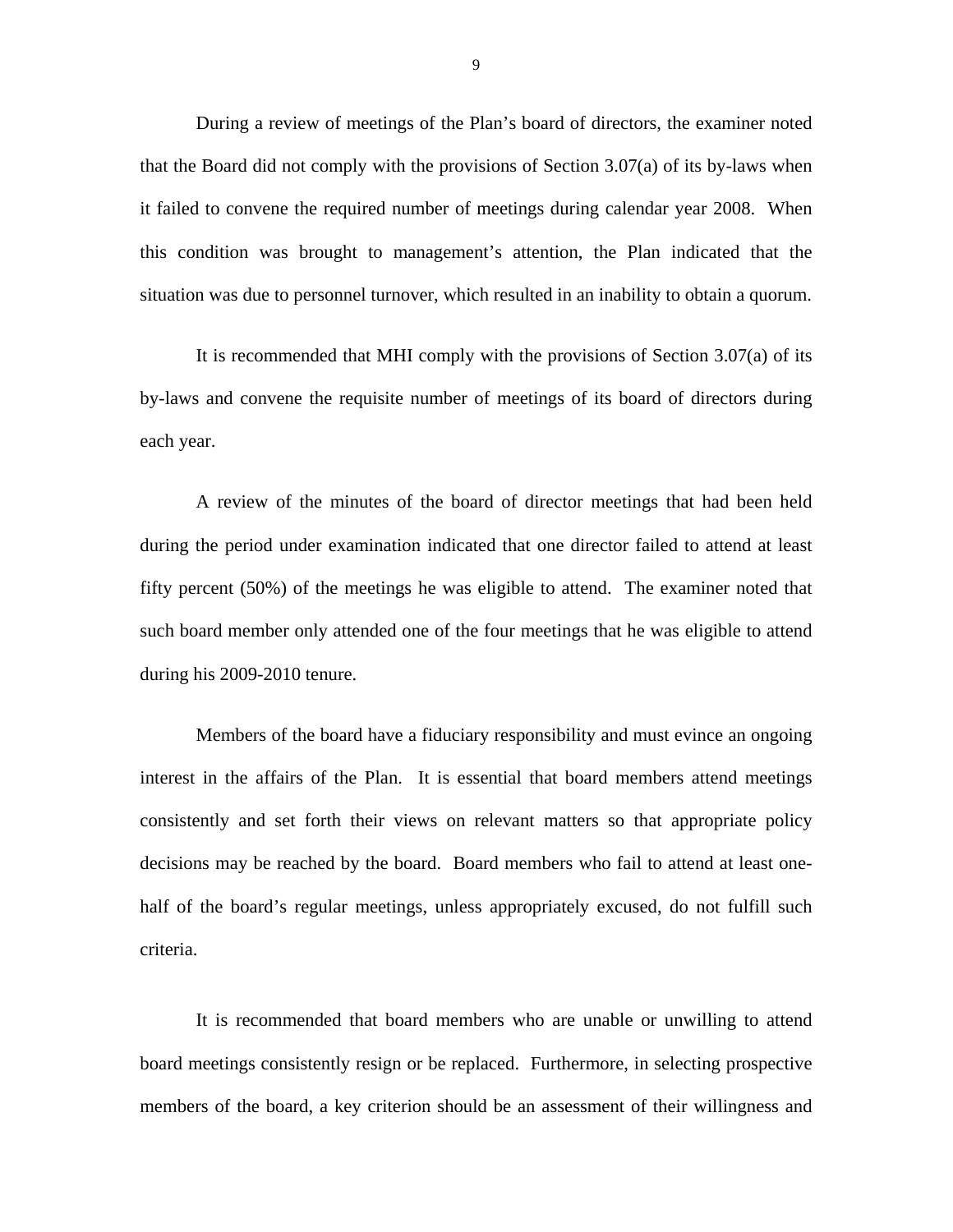commitment to attend meetings and participate in the board's responsibility to oversee the operations of the Plan.

Section 1411(a) of the New York Insurance Law states in part:

"No domestic insurer shall make any loan or investment... unless authorized or approved by its board of directors or a committee thereof responsible for supervising or making such investment or loan. The committee's minutes shall be recorded and a report submitted to the board of directors at its next meeting."

A review of the Plan's investment transactions and the minutes of meetings of its board of directors indicated that there was no evidence that investment actions taken by the Plan's management were authorized or approved by the board of directors. In addition, the Plan answered "yes" to Question 15 of the General Interrogatories in all of its filed Annual Statements for the period under examination. This question relates to whether the Plan's purchase and sale of all investments were passed upon by either its board of directors or a subordinate committee thereof.

It is recommended that the board of directors comply with New York Insurance Law 1411(a) by authorizing and approving the Plan's investment transactions, and that documentation supporting the board's actions in this regard be appended to the minutes of its meetings.

It is also recommended that the Plan respond accurately to Question 15 of the "General Interrogatories" of the Plan's filed Annual Statements.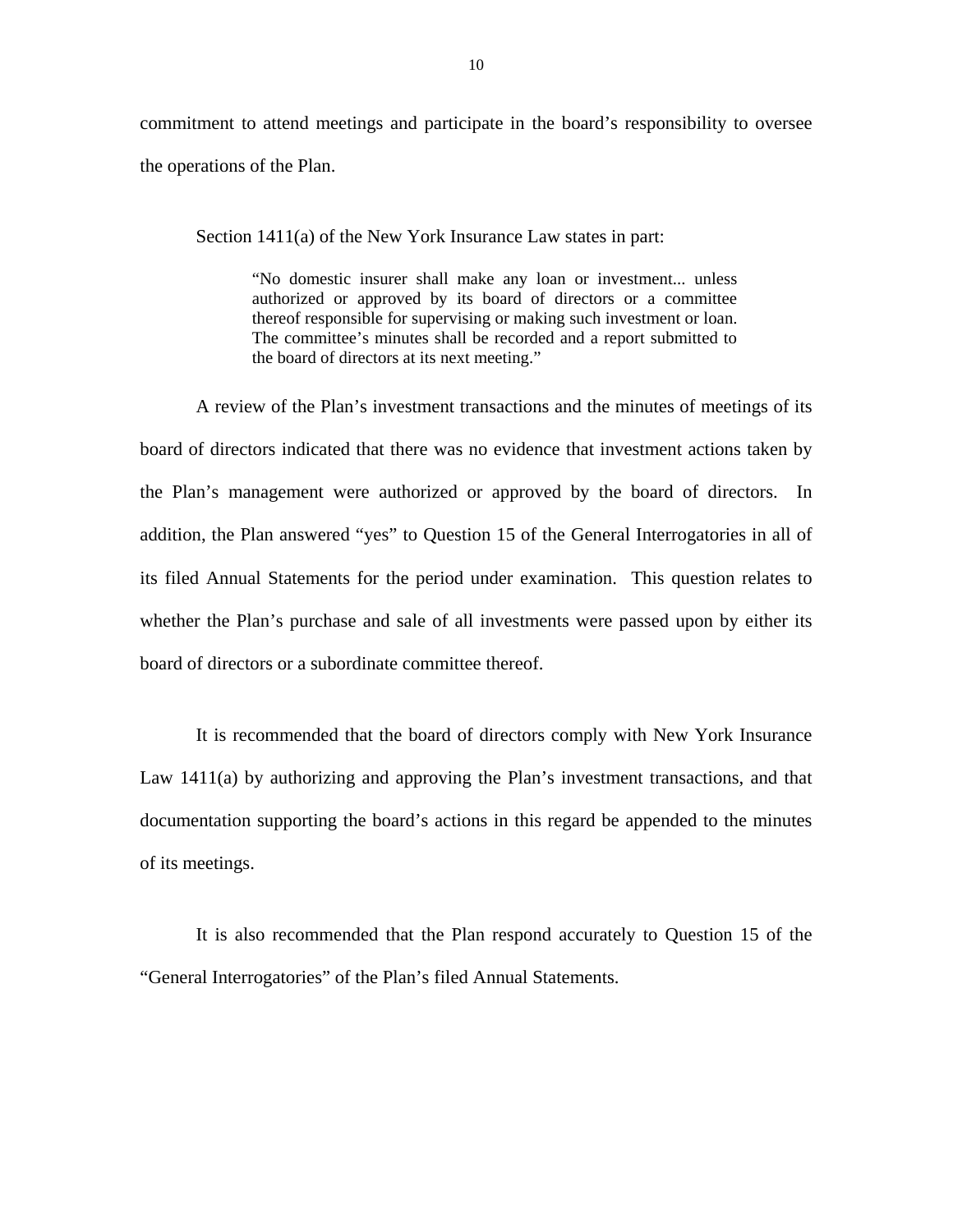The following were the principal officers of MHI as of December 31, 2010:

| Name            | Title                                             |
|-----------------|---------------------------------------------------|
| Pat Wang        | <b>Chief Executive Officer</b>                    |
| Nahum Kianovsky | Secretary                                         |
| Marybeth Tita   | Senior Vice-President and Chief Financial Officer |

#### B. Territory and Plan of Operation

Managed Health, Inc. was granted a certificate of authority pursuant to the provisions of Article 44 of the New York Public Health Law to serve the commercial population in the five boroughs of New York City ("NYC") and the counties of Nassau and Suffolk.

MHI has been approved to provide only Medicare products in Westchester County. The sale of any other products by MHI in that county would require that MHI submit an application to the Department of Health for approval at least 90 days prior to the proposed implementation date.

Furthermore, contingent upon the execution of a Medicaid Advantage contract, Managed Health, Inc. was approved by the New York State Department of Health, effective January 1, 2010, to serve the dual eligible population, i.e., seniors and persons with disabilities who are covered by both Medicaid and Medicare, through the Medicaid Advantage program in the Bronx, Brooklyn, Manhattan, Nassau, Queens, Richmond and Westchester Counties.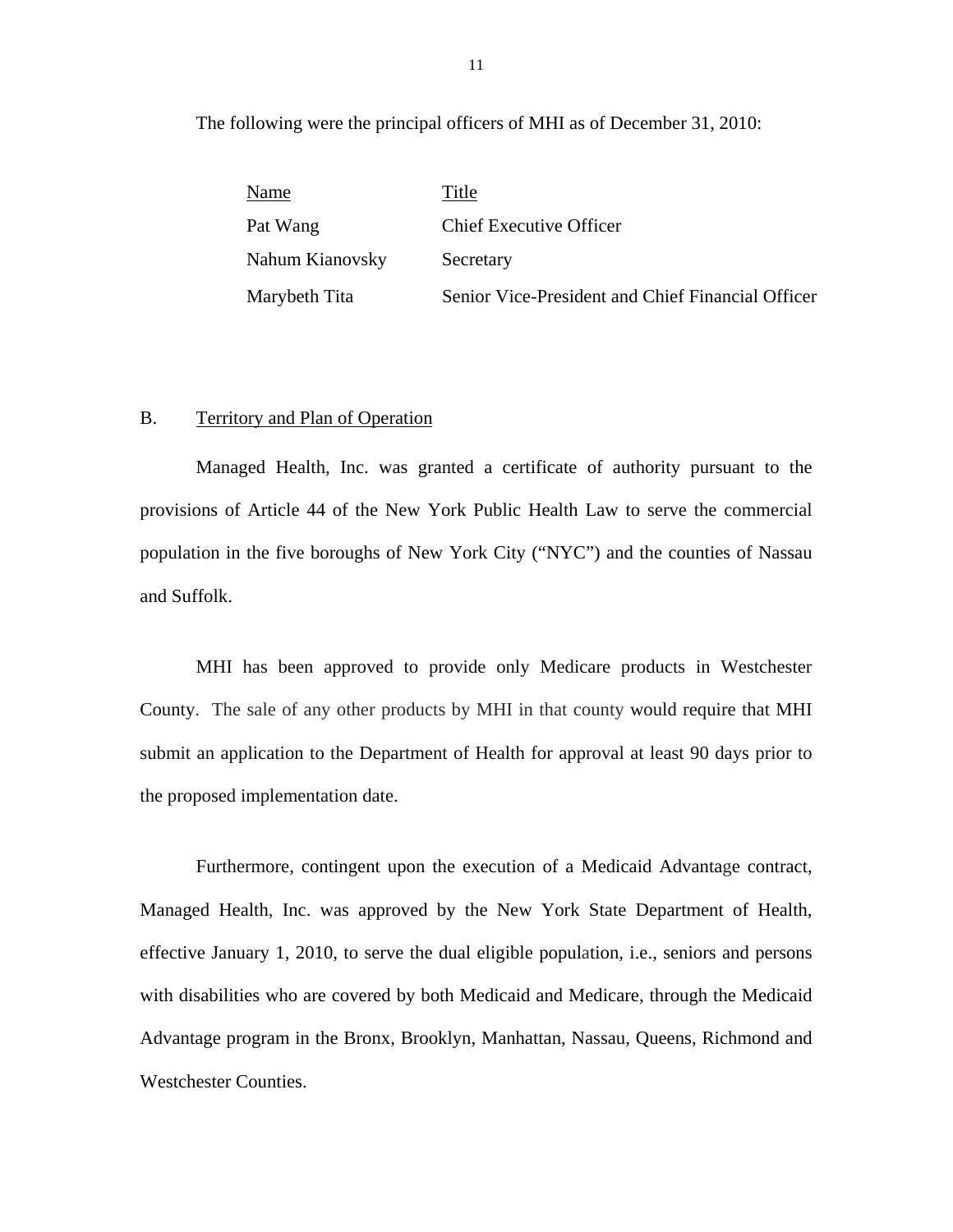As of December 31, 2010, MHI's total enrollment of 93,811 consisted of 1 direct pay member, 402 Healthy New York members, 71 Medicaid Advantage members and 93,337 Medicare members.

The following table displays MHI's net admitted assets, capital and surplus, net premium income, and net income during the period under examination:

| (in thousands) |              |             |               |            |
|----------------|--------------|-------------|---------------|------------|
|                | Net Admitted | Capital and | Net Premium   |            |
|                | Assets       | Surplus     | Income        | Net Income |
| 2007           | \$227,366    | \$109,686   | 741,080<br>\$ | \$ 20,513  |
| 2008           | \$286,579    | 116,806     | \$1,038,756   | \$ (5,680) |
| 2009           | \$ 373,727   | \$132,722   | \$1,215,596   | 7,281<br>S |
| 2010           | \$367,304    | 160,089     | \$1,295,113   | \$16,487   |

During 2008, the Plan's net worth increased to \$116.8 million. This increase was a result of capital contributions of \$10.8 million from member hospitals that was offset by a net loss of (\$5.7 million) and an increase of \$2.0 million in non-admitted assets. In addition, the Plan's net worth increased to \$132.7 million during 2009. The increase was a result of capital contributions of \$9.7 million from member hospitals and net income of \$7.3 million. Furthermore, the Plan's net worth increased to \$160.1 million during 2010. The increase was primarily a result of capital contributions of \$10.7 million from member hospitals and net income of \$16.5 million.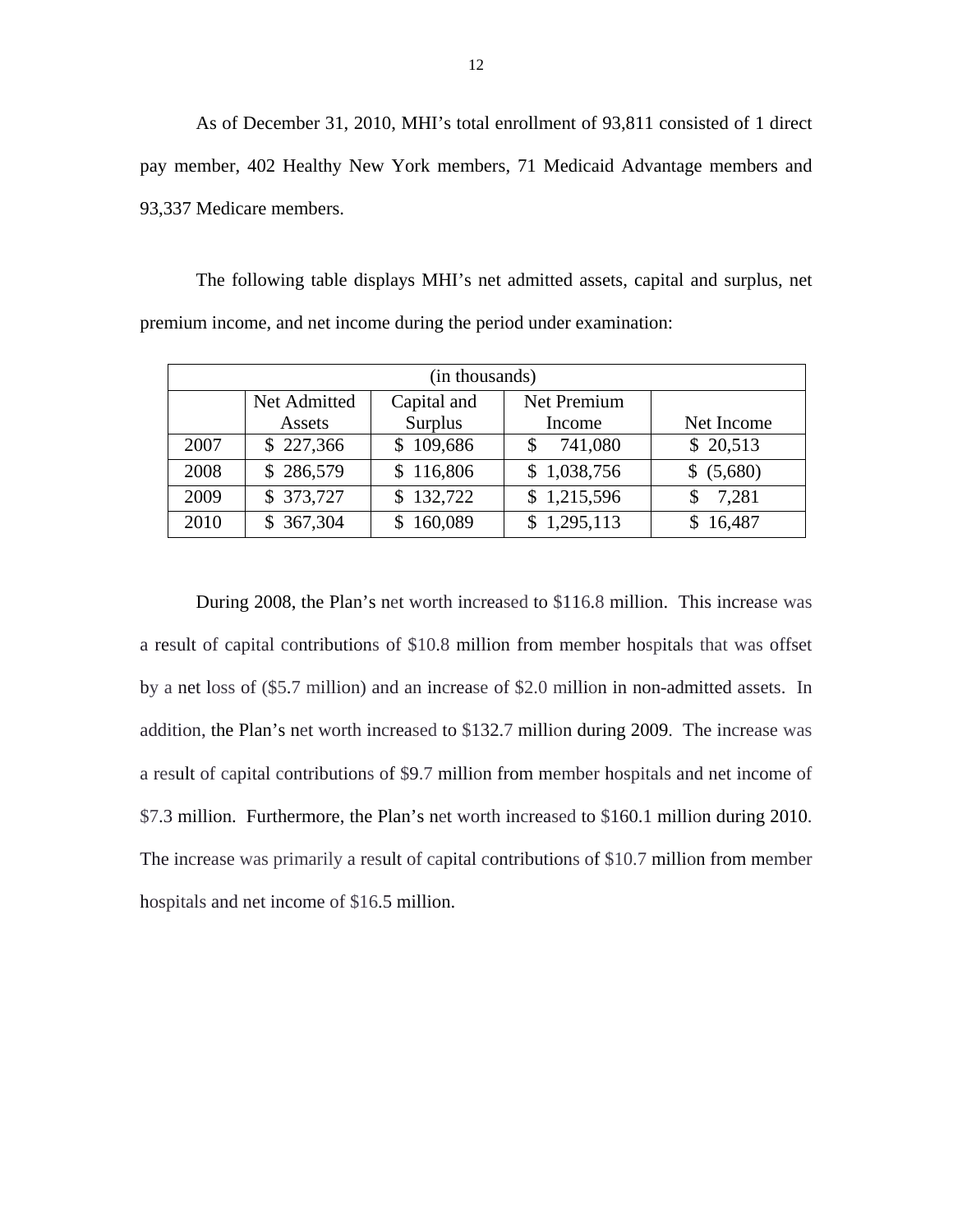# C. Holding Company System

During the period under examination, HFI submitted all holding company filings pursuant to the applicable provisions of Part 98 of the Administrative Rules and Regulations of the Department of Health (10 NYCRR § 98-1.1 and 98-1.16).

For purposes of its holding company filings, HFI has not treated the Plan and HF Management Services, LLC as part of the same holding company system.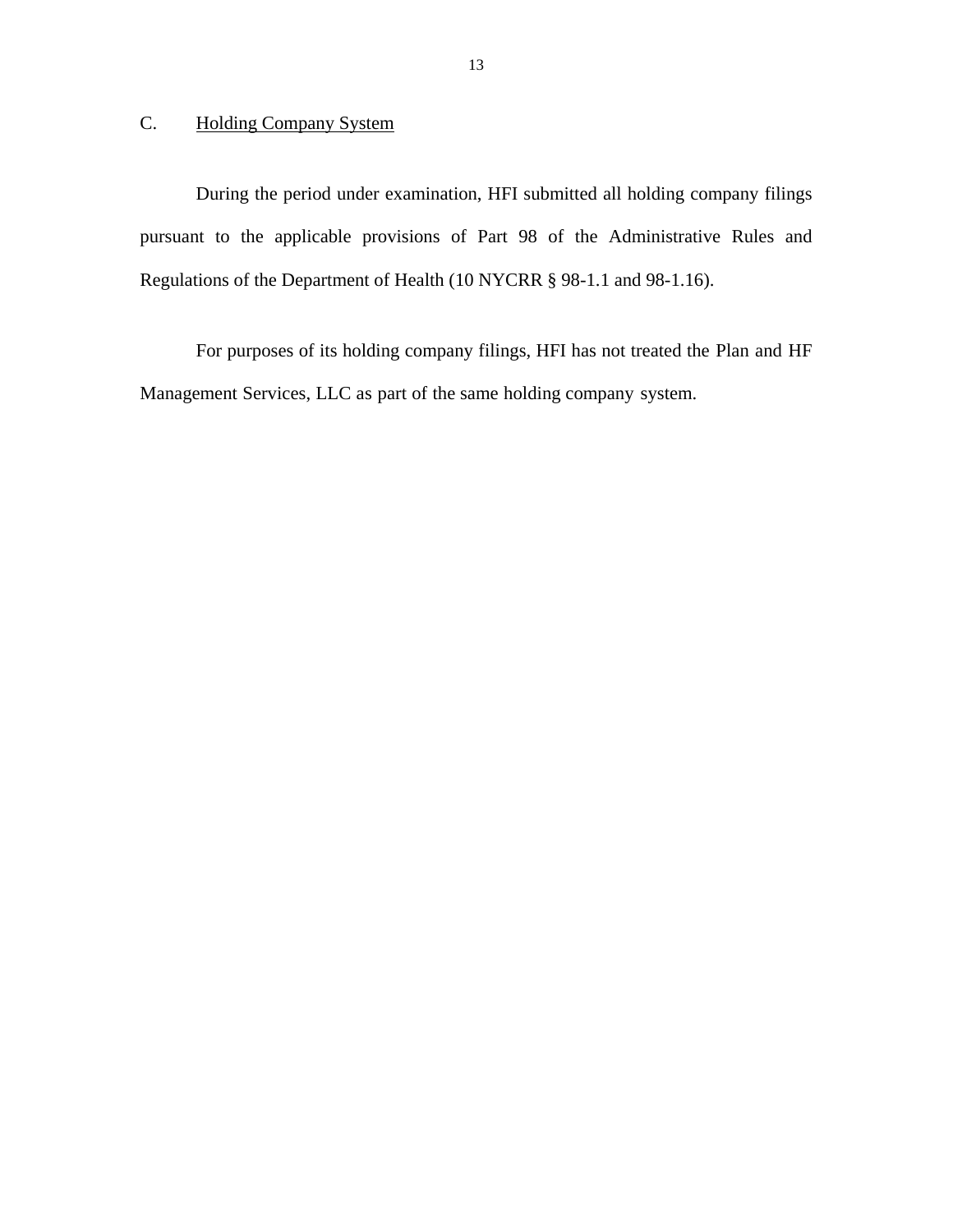As of December 31, 2010, the Plan's organizational structure as determined by this examination was as follows:



 $1$  Lennox Hill hospital is a non-voting member of HFI. NYU Hospital was suspended from membership

l

 effective September 1, 2009.<br>
<sup>2</sup> New York Downtown hospital is a non-voting member of HFMS.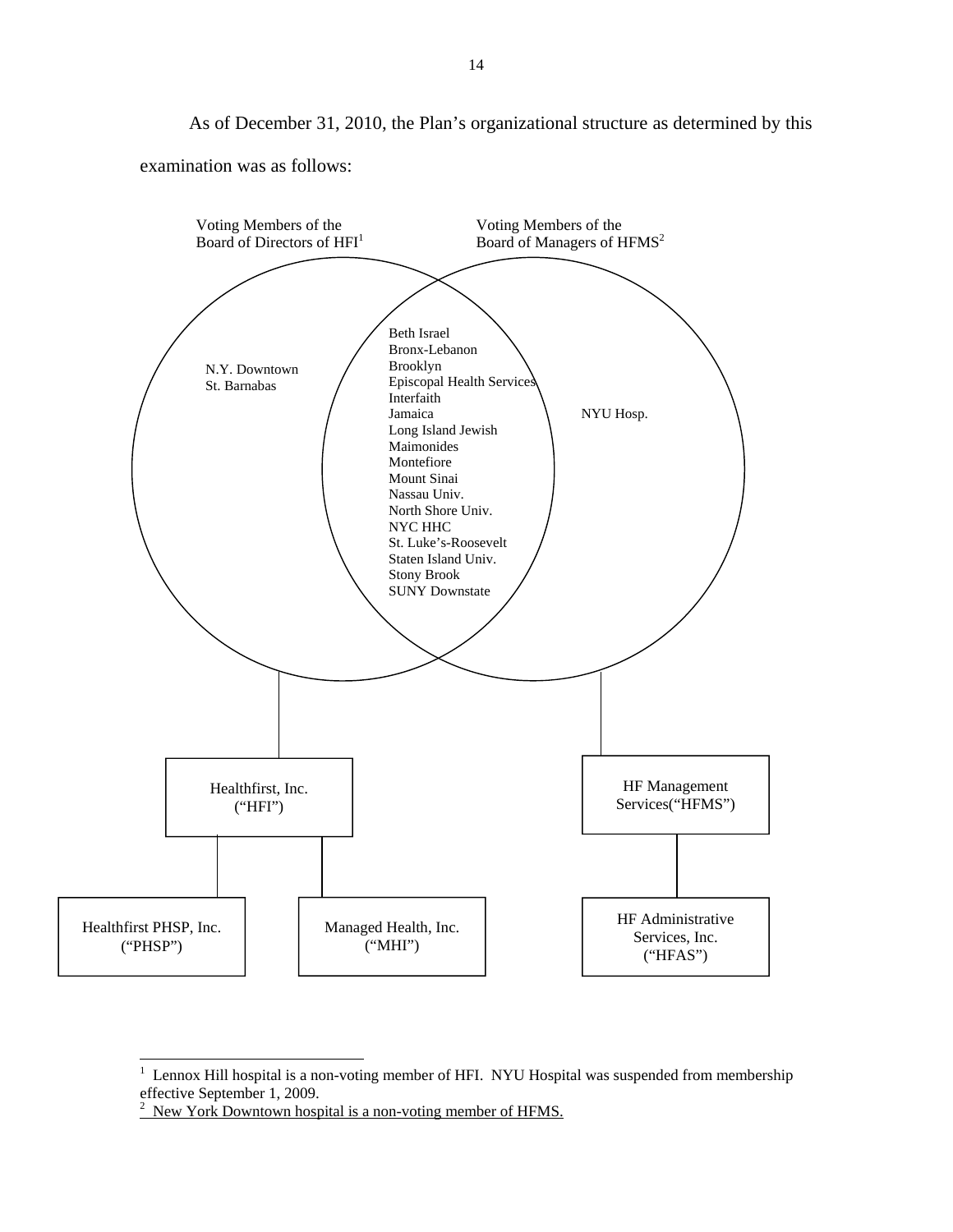The following is a description of the Plan's affiliations as of December 31, 2010:

#### Healthfirst, Inc.

Healthfirst, Inc. ("HFI"), the sole corporate member of Managed Health, Inc. ("MHI" or the "Plan"), is a not-for-profit membership corporation incorporated in the State of New York. HFI has 20 member hospitals, of which 19 hospitals appoint one director each to HFI's Board of Directors. The New York City Health and Hospitals Corporation, which is also a member, appoints five directors, and one hospital member appoints no directors.

# HF Management Services, LLC

HF Management Services, LLC ("HFMS") was formed under the provisions of Section 203 of the New York Limited Liability Company Law on April 15, 1999 by HFI, its sole member. Effective January 1, 2002, HFI entered into an "Exchange Agreement" with HFMS by which, as a capital contribution, HFI transferred to HFMS all rights, title and interest in:

- (i) the assets and operations relating to HFI's business of providing administrative and management services to HFI's Managed Care Organization subsidiaries, Healthfirst PHSP, Inc. and Managed Health, Inc.; and
- (ii) all of the shares of common stock of HF Administrative Services, Inc.

Immediately following the capital contribution transfer, HFI transferred its sole ownership of HFMS to the charter hospital members of HFMS in satisfaction of certain repayment obligations due from HFI to those hospital members. The Exchange Agreement and the related transactions were approved by the Department and the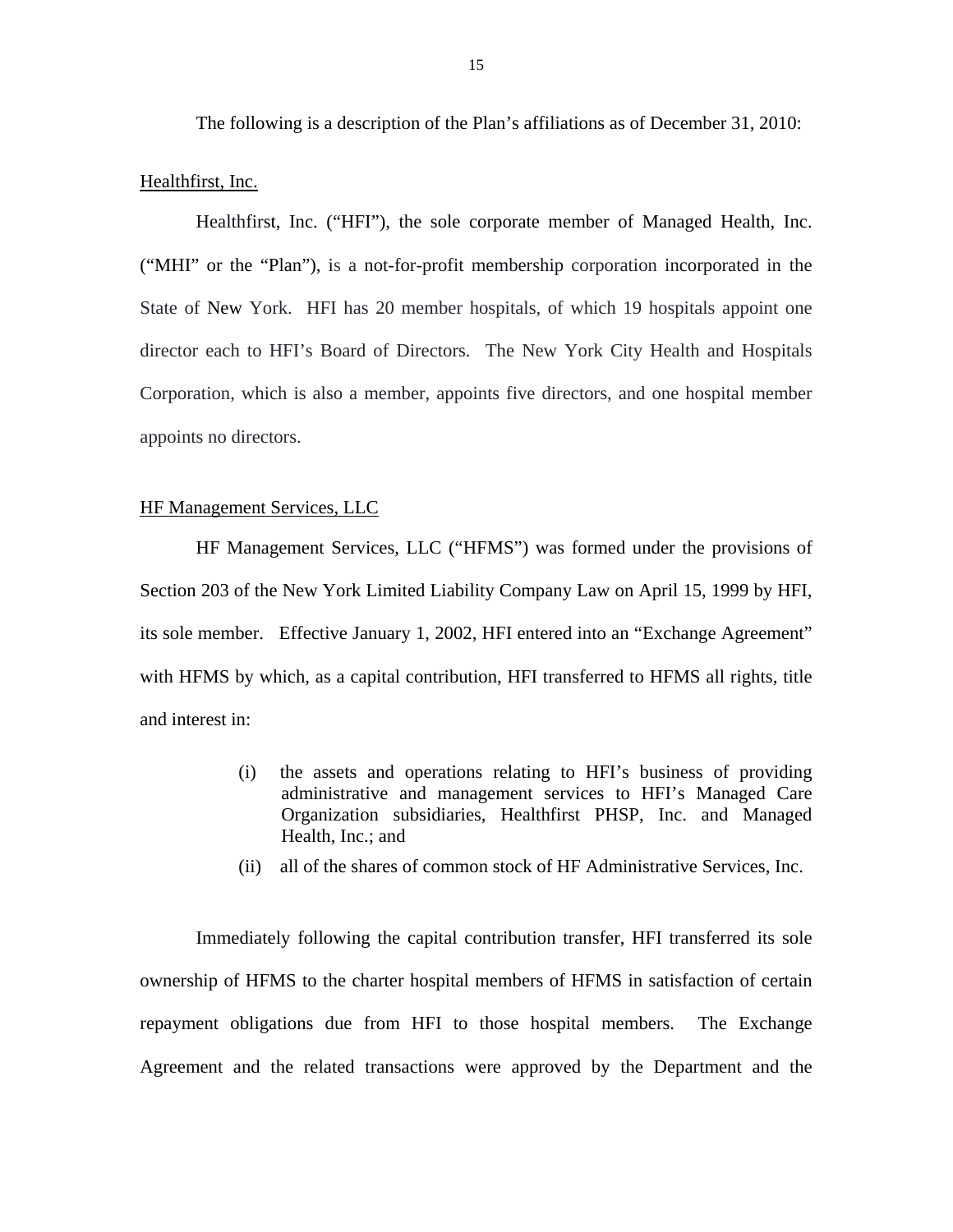Department of Health. As of December 31, 2010, HFMS had 19 member hospitals, of which 18 appoint one member each to HFMS's Board of Managers.

MHI's Management Services Agreement ( the "Agreement") with HFMS requires HFMS to provide management and administrative services, including: all marketing and enrollment services, provider recruitment and provider relations services, accounting and financial services support, claims processing, financial reporting appropriate to member hospitals, maintenance of utilization and quality review programs and all data processing.

For a period of less than one year, prior to the existence of HFMS, HFI contracted directly with MHI to provide MHI with management services.

### Healthfirst PHSP, Inc.

Healthfirst PHSP, Inc. ("HFPHSP") is a not-for-profit corporation that was incorporated on August 24, 1994, by Healthfirst, Inc. (its sole corporate member) as a licensed, prepaid health services plan that provides comprehensive prepaid health care coverage to Medicaid, Child Health Plus and Family Health Plus recipients. HFPHSP received a Certificate of Authority from the New York State Department of Health ("DOH") to operate in the City of New York, and Nassau and Suffolk Counties, effective August 30, 1994. HFPHSP holds contracts with DOH to provide health insurance coverage to Medicaid, Family Health Plus and Child Health Plus beneficiaries.

#### HF Administrative Services, Inc.

HF Administrative Services, Inc. is a New York for-profit business corporation whose purpose is to provide certain administrative and management services and to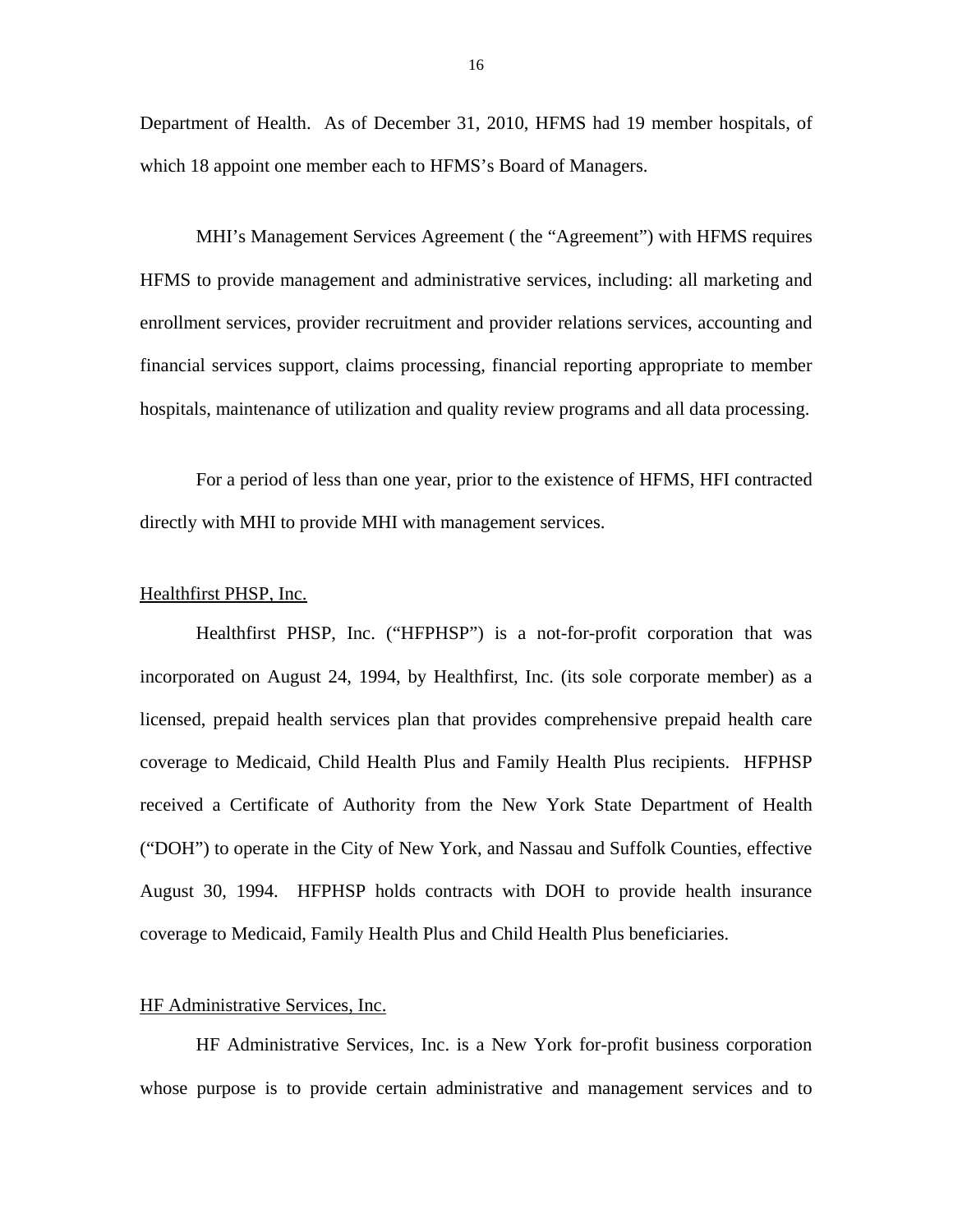operate a preferred provider organization.

During 2008, two affiliate companies, Healthfirst HMO, Inc. and Healthfirst IPA, Inc. were dissolved. Prior to Healthfirst HMO, Inc.'s dissolution, it was inactive and never conducted any business.

# 1. Control of the Plan

As stated earlier in this section of the report, the Plan is a member of HFI's holding company system. The Department reviewed the relationships among HFI, MHI, and HFMS, the applicable provisions of 10 NYCRR subpart 98-1, the borrowed money transaction described below, and materials submitted by the Plan, and, based on this assessment, the Department questioned whether HFI, MHI, and HFMS are part of the same holding company system. The Department solicited the opinion of the Department of Health, which is the agency that issues the holding company regulations applicable to MHI. The Department of Health advised the Department that it does not believe MHI and HFMS are part of the same holding company system under 10 NYCRR subpart 98.1.

Nonetheless, the examiner noted that among the 19 hospital representatives on HFI's board, 17 representatives sit simultaneously on the board of HFMS. For this reason, the Department desires to monitor the financial relationship between the two entities as if an affiliation exists. Accordingly, the Department has requested that within five days of execution, MHI provide the Department with copies of any executed agreements involving transactions where pre-notice for affiliated entities would be required under Parts 98-1.10 and 98-1.11 of the Administrative Rules and Regulations of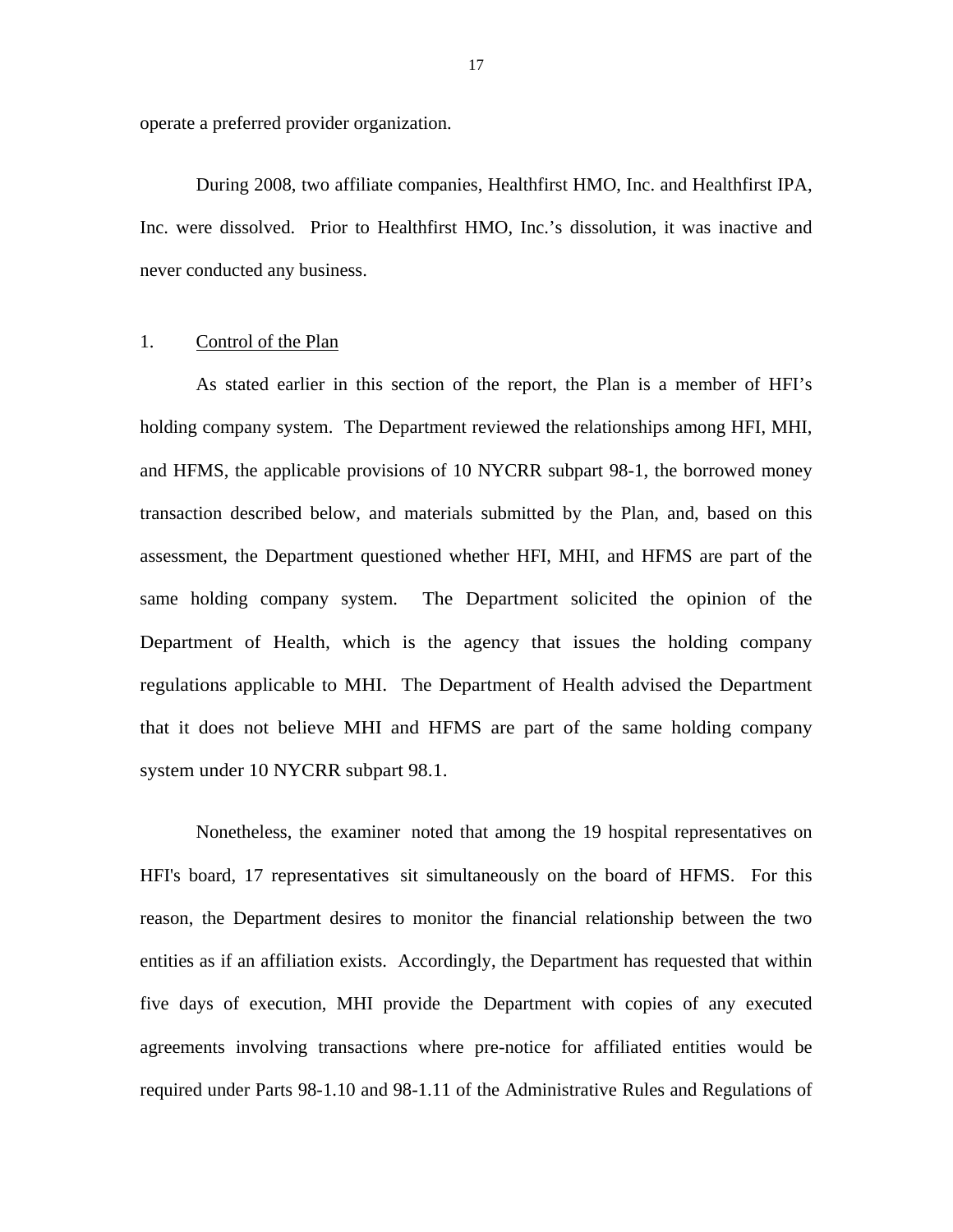the New York State Department of Health Regulation (10 NYCRR 98-1.10, 98-1.11), as well as other sections of Part 98-1 and Public Health Law Article 44, effective upon the filing of this report. MHI has agreed with this request.

## 2. Borrowed Money

Note 11 of MHI's 2010 filed Annual Statement, under the caption "Borrowed Money," indicated that on January 27, 2009, HFMS made an advance payment of \$11,258,931 to MHI to pay to MHI-contracted hospitals accrued Additional Medical Compensation ("AMC"), as defined in an HFMS Board of Managers resolution, in return for a note payable by MHI to HFMS. The note payable bears interest at prime plus 1%, which was 4.25% for the term of the loan. As of December 31, 2010, accrued interest thereon was \$952,937.

The minutes of meetings of MHI's board of directors failed to show any supporting evidentiary material to indicate that the "Borrowed Money" transaction executed by the Plan's management was authorized or approved by MHI's board of directors. However, the transaction was approved by the board of directors of MHI's corporate parent, HFI.

The examiner notes that in a similar scenario, in 2005, the former Insurance Department and the New York State Department of Health declined to allow MHI to make a payment of Additional Compensation to designated member hospitals and HFMS because the transaction would have further reduced the Plan's March 2005 net worth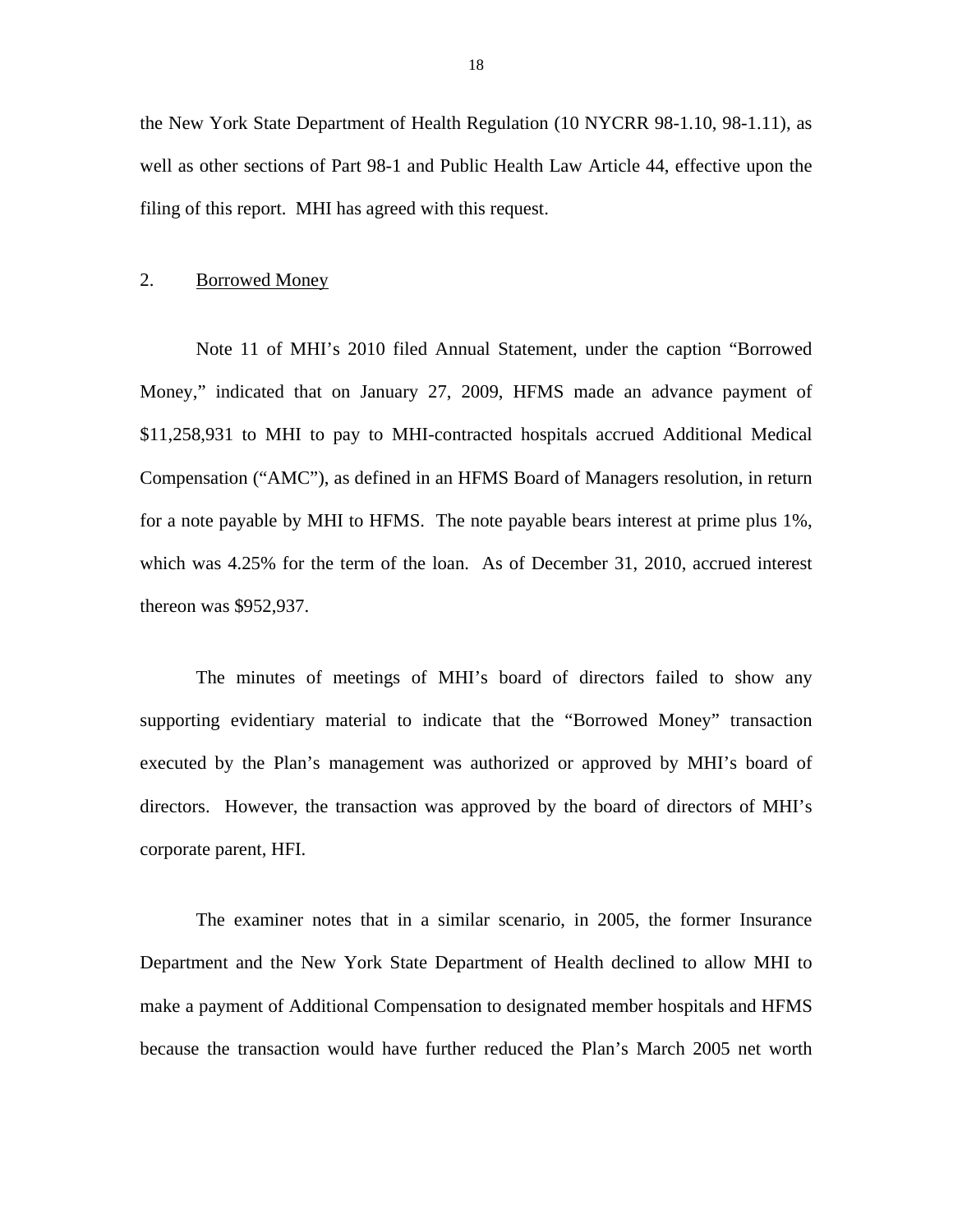below the 12.5% level mandated by Section 98-1.11(e) of the Administrative Rules and

Regulations of the New York State Department of Health (10 NYCRR 98-1).

#### 3. Expense Allocation

Parts 98-1.10(a) and (b) of the Administrative Rules and Regulations of the New

York State Department of Health (10 NYCRR 98-1) states, in part:

"(a) Transactions within a holding company system to which a controlled MCO is a party shall be subject to the following guidelines:

- (1) the terms of the financial transaction shall be fair and equitable to the MCO at the time of the transaction;
- (2) charges or fees for services performed shall be reasonable; and
- (3) expenses incurred and payments received shall be allocated to the MCO on an equitable basis in conformity with customary accounting practices consistently applied.

(b) The books, accounts and records of each party to all such transactions shall be so maintained as to clearly and accurately disclose the nature and details of the transactions, including such accounting information as is necessary to support the reasonableness of the charges or fees to the respective parties."

The NAIC's Statement of Statutory Accounting Principles (SSAP) No. 70,

Allocation of Expenses, states the following:

expense as if the expense had been paid solely by the incurring entity. "Many entities operate within a group where personnel and facilities are shared. Shared expenses, including expenses under the terms of a management contract, shall be apportioned to the entities incurring the The apportionment shall be completed based upon specific identification to the entity incurring the expense. Where specific identification is not feasible apportionment shall be based upon pertinent factors or ratios."

A review of MHI's filed annual statements for the period under examination

indicated that it failed to allocate expenses in the (annual statement,) "Underwriting and

Investment Exhibit Part 3-Analysis of Expenses", in accordance with the provisions of

Part 98-1.10(a) of the Administrative Rules and Regulations of the New York Health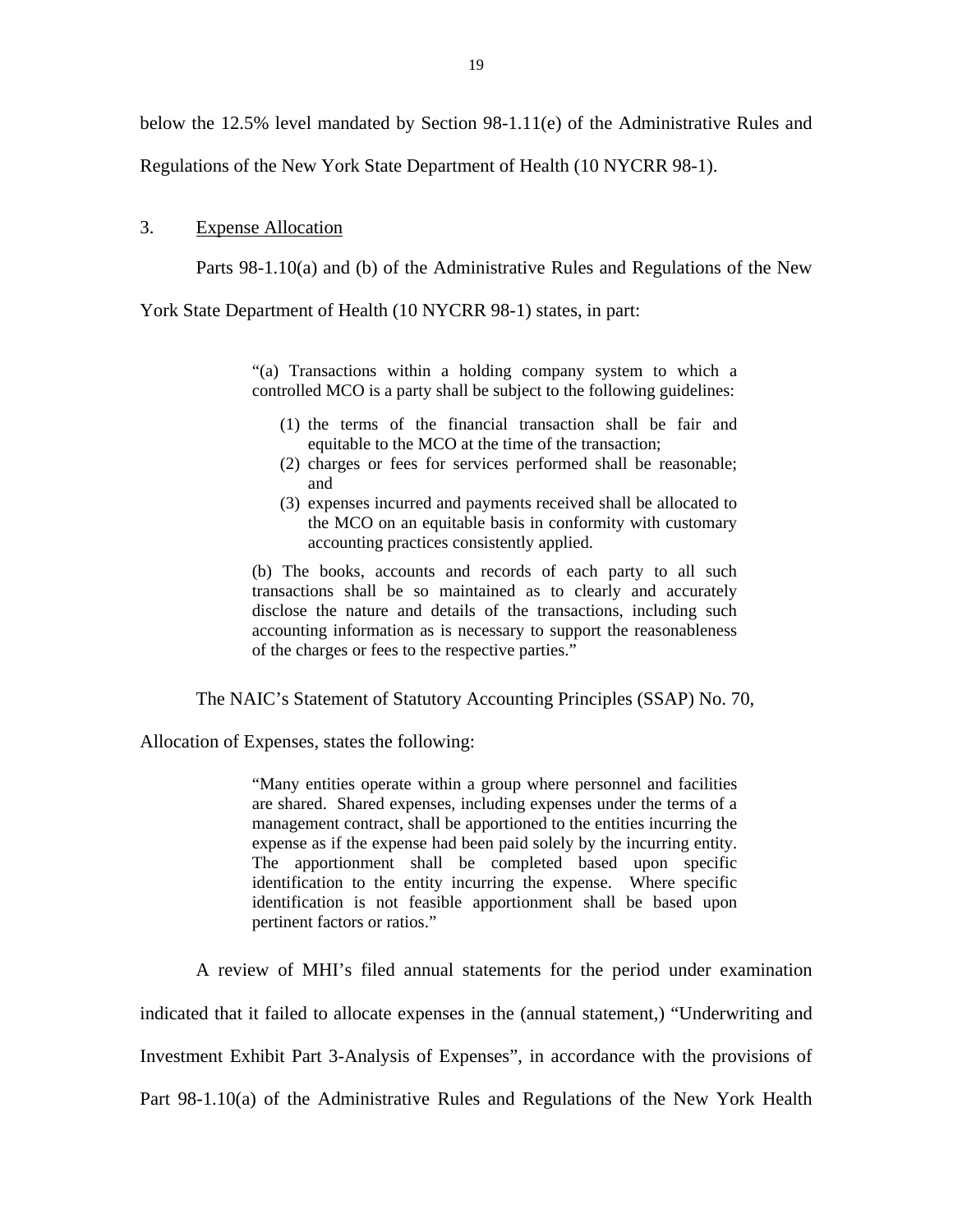Department (10 NYCRR 98-1), SSAP No. 70 and the NAIC's annual statement instructions.

It is the Department's policy to apply Department Regulation No. 30 (11 NYCRR 105), *Operating Expense Classifications for Annual Statement Purposes,* that sets forth the reporting requirements of income and expense allocations for HMOs. While Department Regulation 30 does not apply to HMOs, the Department has used it as a guide in evaluating the expense allocation methods set forth in HMO services agreements. HMOs may submit other expense allocation methods that satisfy the criteria set forth in Section 98-1.10 of the Administrative Rules and Regulations of the New York State Department of Health (10 NYCRR 98-1) to the Department for review and approval. In addition, the Department requires HMOs to include a clause in their management agreements that describes a methodology for cost allocation that is in accordance with the provisions of Section 98-1.10 of the Administrative Rules and Regulations of the New York State Department of Health (10 NYCRR 98-1.)

It is recommended that MHI include a clause in its management agreement that describes a methodology for cost allocation that is in accordance with the provisions of Section 98-1.10 of the Administrative Rules and Regulations of the New York State Department of Health (10 NYCRR 98-1.)

# D. Significant Operating Ratios

The following ratios have been computed as of December 31, 2010 based upon the results of this examination: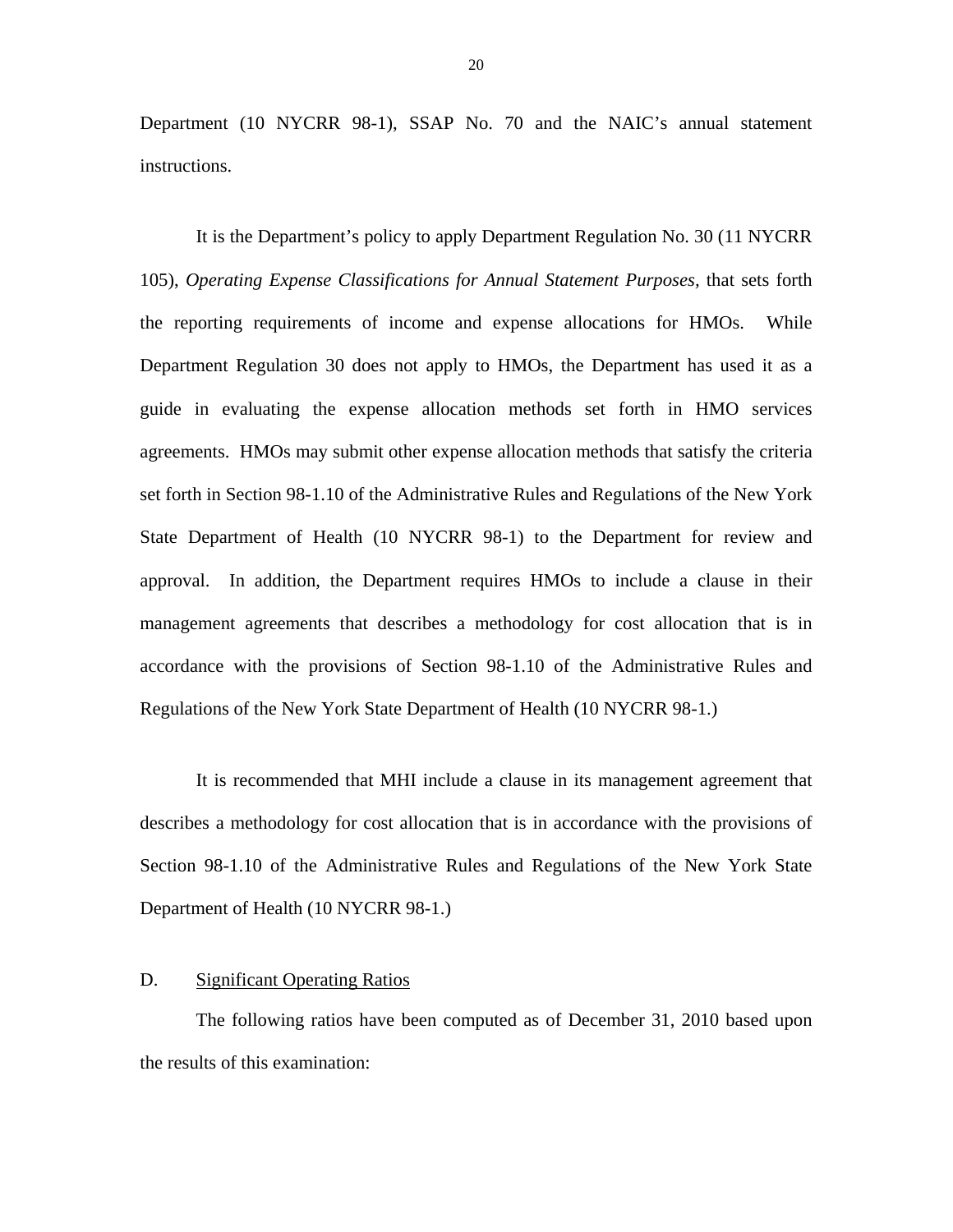| Description                                        | Ratio     |
|----------------------------------------------------|-----------|
| Net change in capital and surplus                  | 20.62%    |
| Current liabilities to liquid assets & receivables | 74.61%    |
| Premium and risk revenue to capital and surplus    | 9.51 to 1 |
| Medical loss ratio                                 | 87.1%     |
| Combined loss ratio                                | 99.0%     |
| Administrative expense ratio                       | 11.89%    |

The above ratios fall within the benchmark ranges set forth in the Fast Analysis Solvency Tools (FAST) scoring ratios of the NAIC.

The underwriting ratios presented below are on an earned-incurred basis and encompass the four-year period covered by this examination:

|                                     | <b>Amounts</b>  | Ratios |
|-------------------------------------|-----------------|--------|
| Total hospital and medical expenses | \$3,681,081,606 | 85.80% |
| Claim adjustment expenses           | 20,851,963      | 0.49%  |
| Cost containment expenses           | 27,536,683      | 0.64%  |
| General administrative expenses     | 549,064,051     | 12.80% |
| Net underwriting gain               | 12,010,105      | 0.28%  |
| Net premium income                  |                 |        |

# E. Internal Controls, Model Audit Rule and Department Regulation No. 118

HFI's board of directors and its Audit and Compliance Committee provide governance and oversight over related entities' activities, including MHI. The Audit and Compliance Committee was established to provide assistance to the board with matters related to the financial reporting process and the Company's compliance program. Unless otherwise noted below, references to HFI are also applicable to MHI.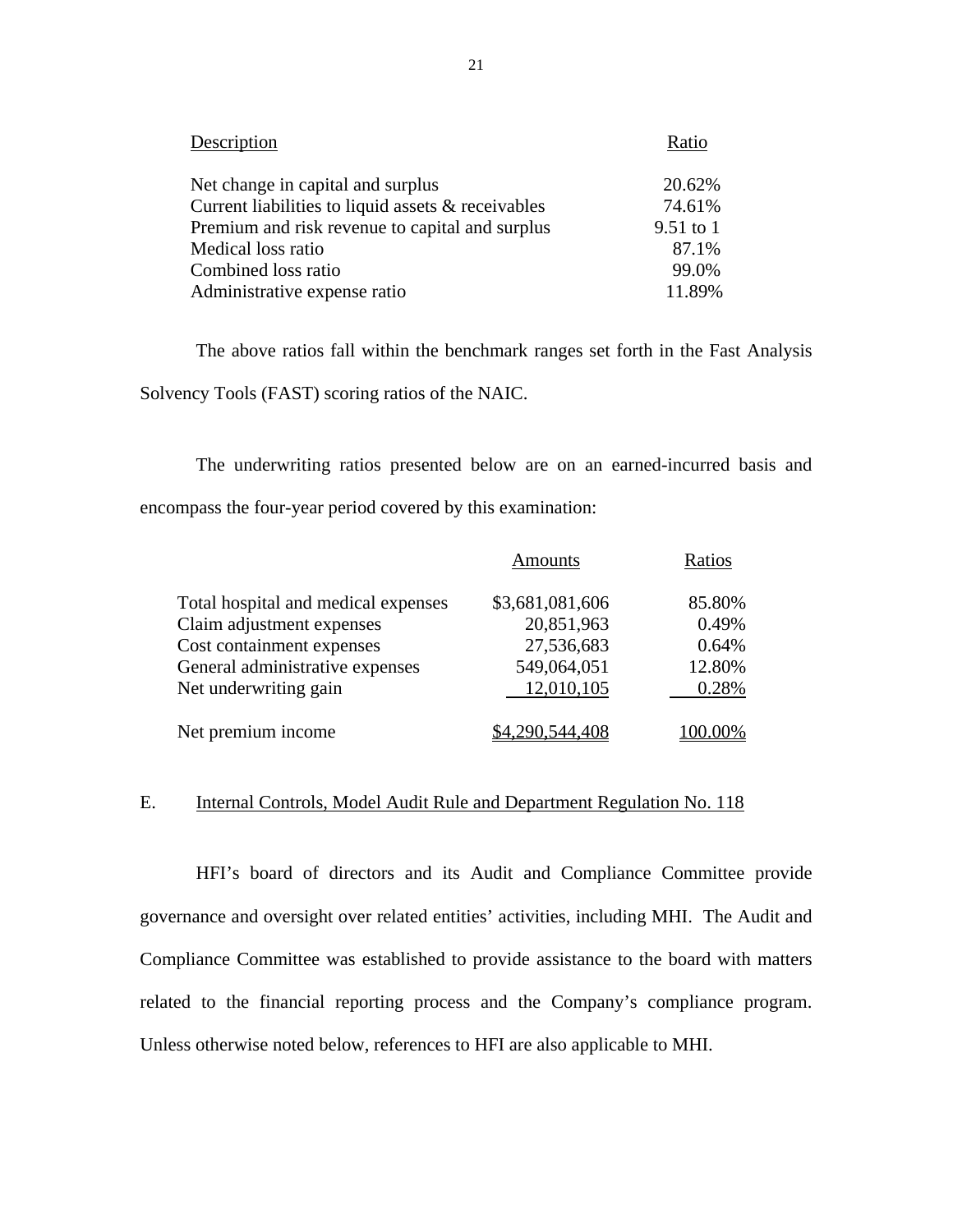functions. Exhibit M (*Understanding the Corporate Governance Structure*) of the HFI has adopted the provisions of Department Regulation No. 118, "Audited Financial Statements" (11 NYCRR 89) and the NAIC's Annual Financial Reporting Model Audit Rule ("MAR") framework for proactively addressing and mitigating risks, including prospective business risks. It has established a co-sourced internal audit department that works with a third party (KPMG, LLP) to perform internal audit National Association of Insurance Commissioners ("NAIC") *Financial Condition Examiners Handbook, 2010 Edition* (the "Handbook") was utilized by the examiner as guidance for assessing MHI's Corporate Governance. The examiner determined that the Plan's corporate governance structure was satisfactory, set an appropriate "tone at the top", supported a proactive approach to operational risk management, and contributed to an effective system of internal controls.

# F. Evaluation of Controls in Information Technology

A review was conducted of HFI's Information Technology ("IT") control environment during the examination in accordance with the Handbook's Exhibit C (*Evaluation of Controls in Information Technology*) approach.

 work performed by the Plan's Internal Audit Department and external CPA auditors. Key areas targeted during the review included the following: The objective of the review was to assess the Plan's IT general controls and procedures through the identification of inherent risk, mitigating controls and residual risk. Substantive testing was performed where deemed appropriate, including the use of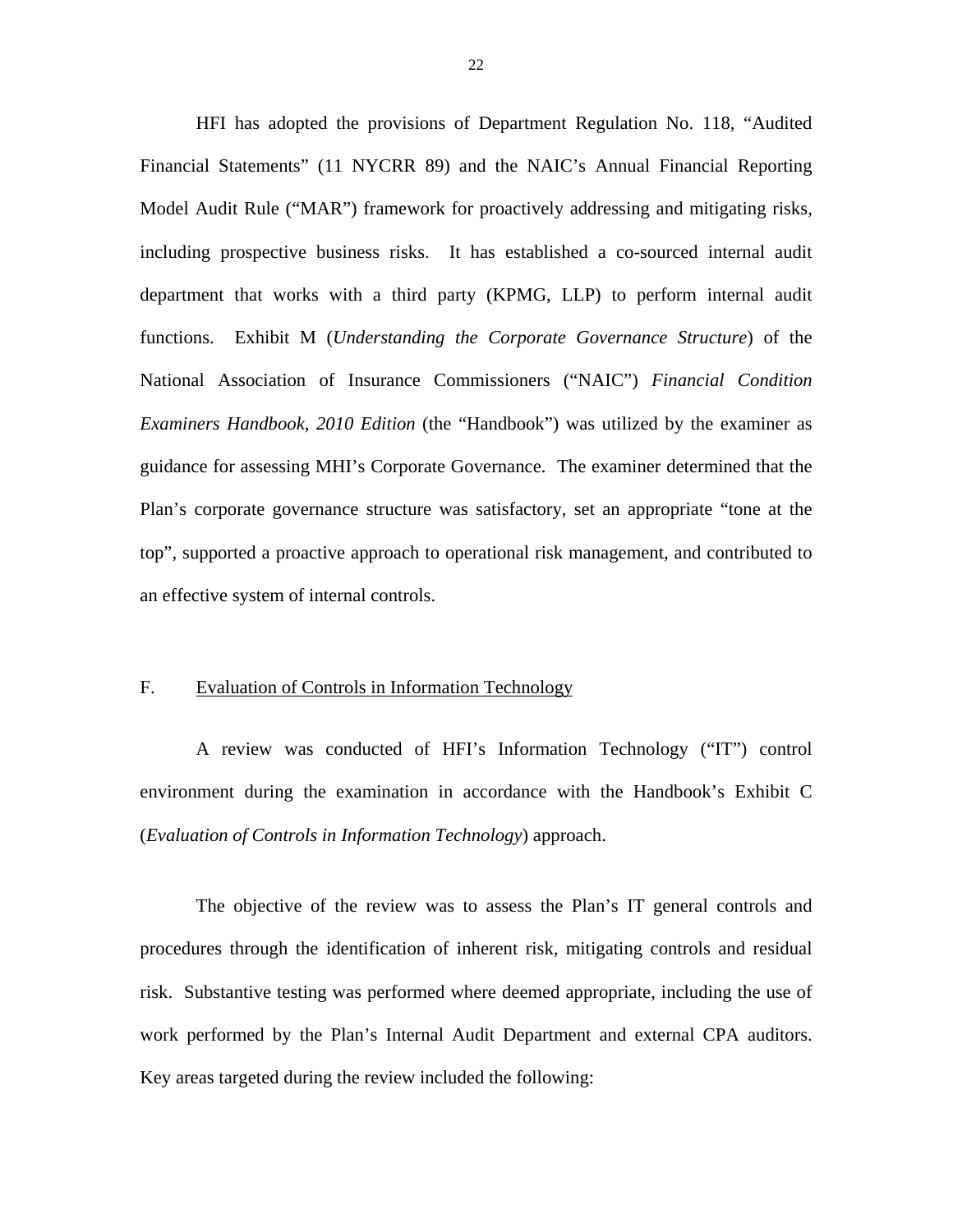- IT management and organizational controls
- Application and operating system software change controls
- System and program development controls
- Overall systems documentation
- Logical and physical security controls
- Contingency planning
- Local and wide area networks
- Personal computers
- Mainframe controls

Information Technology is pervasive throughout the entire risk universe and is a key component of the overall corporate governance structure within the Plan. As such, appropriate controls and documentation of control assessment initiatives within IT are critical to the evaluation of risks to the Plan. A lack of appropriate controls associated with certain risks may be deemed a material weakness.

The examiner identified a number of risks in HFI's Information Technology ("IT") control environment where the documentation to support adequate controls was not maintained in a manner that would show that such controls were implemented effectively. In addition, the examiner identified a number of IT common controls for which the documentation provided in the Plan's response to the Department's standard IT questionnaire did not adequately demonstrate the effective implementation of such controls to mitigate the associated risks.

The examination revealed that the Plan failed to consistently utilize Best Practices in its application of Information Technology controls. This failure may have resulted in several risks being unmitigated. Some of the risks that may not have been fully mitigated include: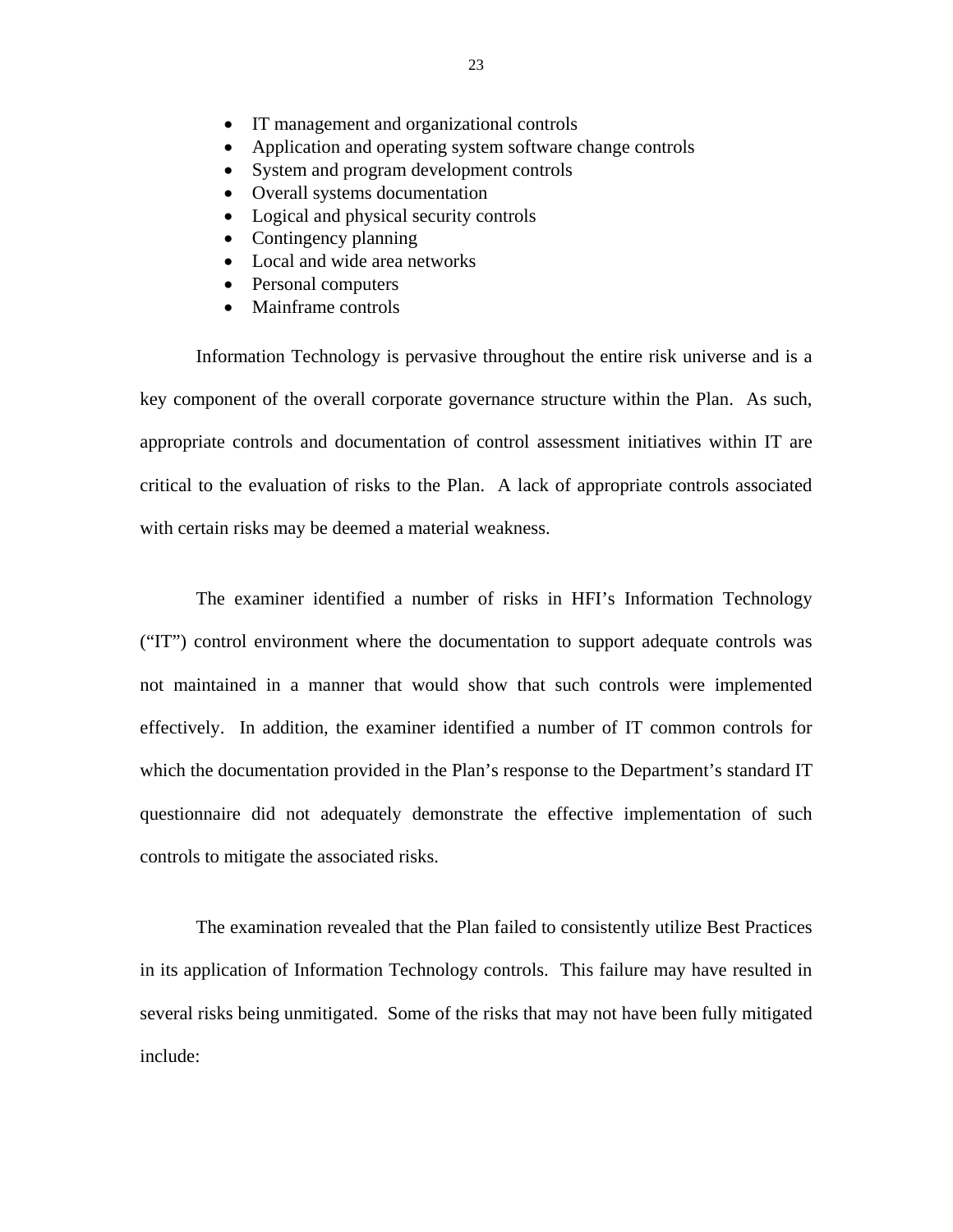- Risk that the Plan is not performing proper analysis prior to the acquisition or creation of new applications or functions.
- Risk that the Plan implements change requests that are incomplete, unauthorized or untested.
- Risk that the Plan's IT strategic plan is not aligned with business objectives and does not meet business needs.
- Risk that the Plan's IT budget is not representative of the organization's goals and business needs and IT expenses are not properly allocated.
- Risk that the Plan's risk management framework has not been created or maintained, leading to a lack of a common and agreed upon level of IT risks, mitigation strategies and procedures for addressing residual risks.

During the course of this examination, the examiner presented details of the above noted IT deficiencies to MHI's management for its input/response thereon. While the Plan did provide some documentation in an effort to demonstrate satisfaction with the required elements, satisfactory and complete explanations were not provided in a timely manner to support the Department's conclusions in this review.

As a result, the Plan was unable to demonstrate the conclusive mitigation of several risks.

It is recommended that the Plan adopts best practices in its application of IT controls in order to ensure that the supporting documentation of controls are consistently implemented to mitigate all IT risks.

It is recommended that the Plan ensure adequate expertise and support is provided to the Department during examinations and that all Departmental requests are fully responded to in a timely manner.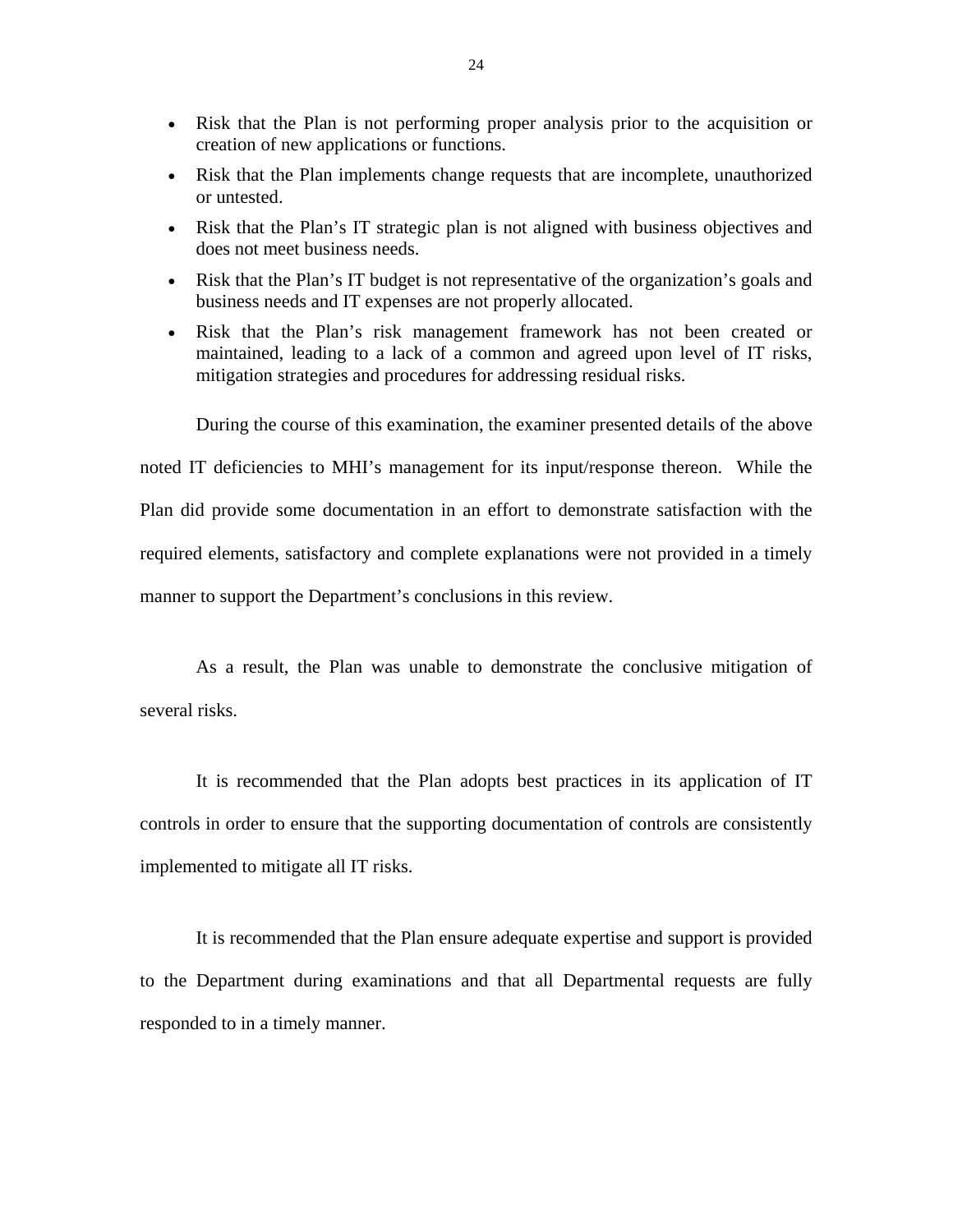# **4. FINANCIAL STATEMENTS**

# A. Balance Sheet

The following statements show the assets, liabilities, capital and surplus as of December 31, 2010, as contained in the Company's 2010 filed annual statement, a condensed summary of operations and a reconciliation of the capital and surplus account for the years under review:

# Assets

| <b>Bonds</b>                                               | \$170,178,427 |
|------------------------------------------------------------|---------------|
| Cash                                                       | 106,364,071   |
| Investment income due and accrued                          | 1,325,927     |
| Uncollected premiums and agents' balances in the course of |               |
| collection                                                 | 78,391,973    |
| Deferred premiums, agents' balances and installments       |               |
| booked but deferred and not yet due                        | 1,374,626     |
| Accrued retrospective premiums                             | 14,755        |
| Reinsurance: Amounts recoverable from reinsurers           | 538,230       |
| Health care and other amounts Receivable                   | 9,115,786     |
| Total assets                                               | \$367,303,795 |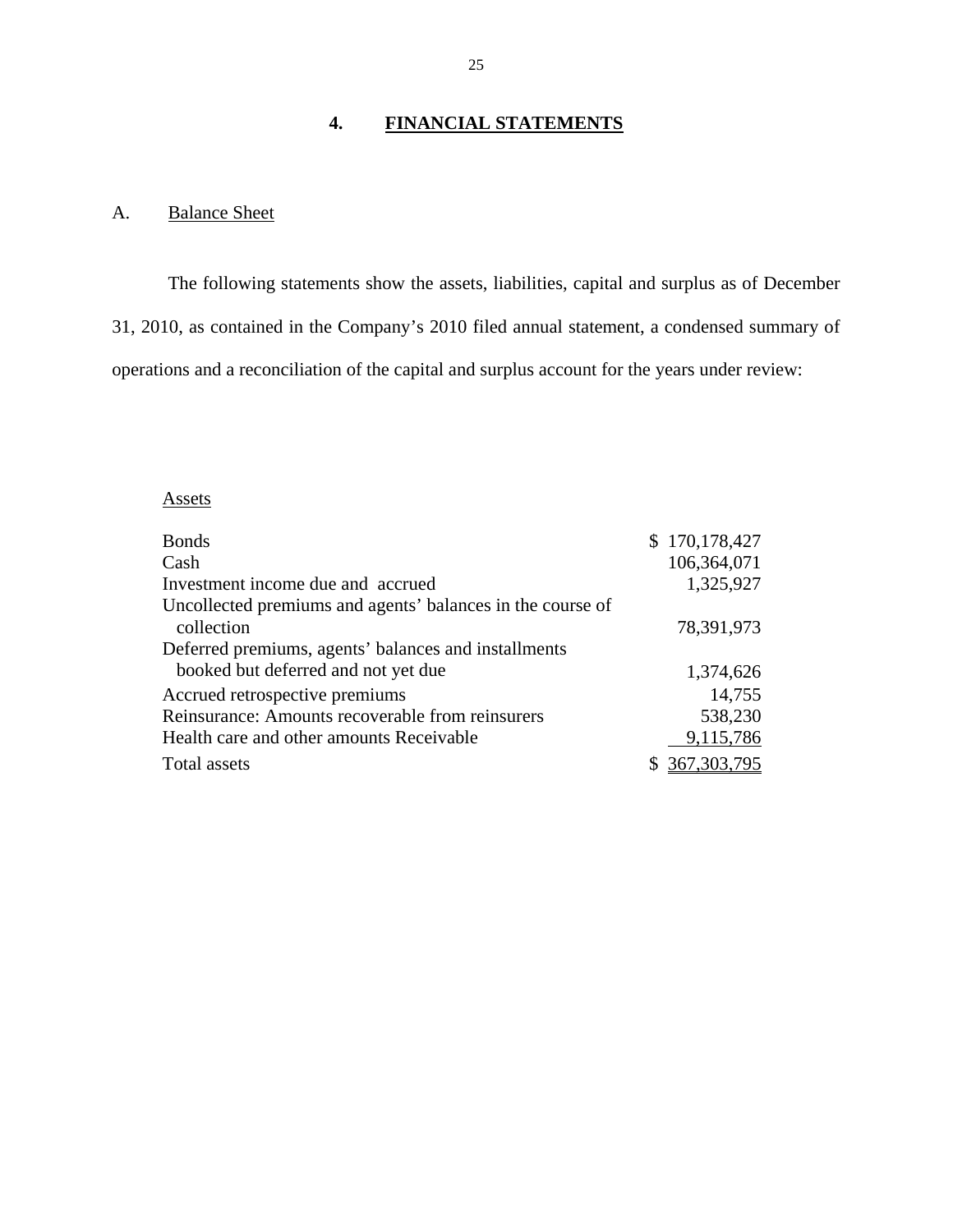# **Liabilities**

| Claims unpaid                                      | \$177,728,839  |
|----------------------------------------------------|----------------|
| Unpaid claims adjustment expenses                  | 1,447,085      |
| Aggregate health policy reserves                   | 16,238         |
| General expenses due or accrued                    | 2,275,907      |
| Borrowed money and interest                        | 12,211,868     |
| Amounts due to parent, subsidiaries and affiliates | 147,618        |
| Liability for amounts held under uninsured plans   | 6,293,731      |
| Aggregate write-ins for other liabilities          | 7,093,419      |
| <b>Total liabilities</b>                           | \$207,214,705  |
| Capital and surplus                                |                |
| Gross paid in and contributed surplus              | 87,621,675     |
| Aggregate write-ins for other than special surplus | 136,220,289    |
| Unassigned funds (surplus)                         | (63, 752, 874) |
| Total capital and surplus                          | \$160,089,090  |
| Total liabilities, capital and surplus             | \$ 367,303,795 |

Note: The Internal Revenue Service has not conducted any audits of the income tax returns filed on behalf of the Plan through tax year 2010. The Plan is a not-for-profit HMO which falls under IRC 501(C)(4), which exempts the Plan from federal income tax. The examiner is unaware of any potential exposure of the Plan to any tax assessments and no liability has been established herein relative to such contingency.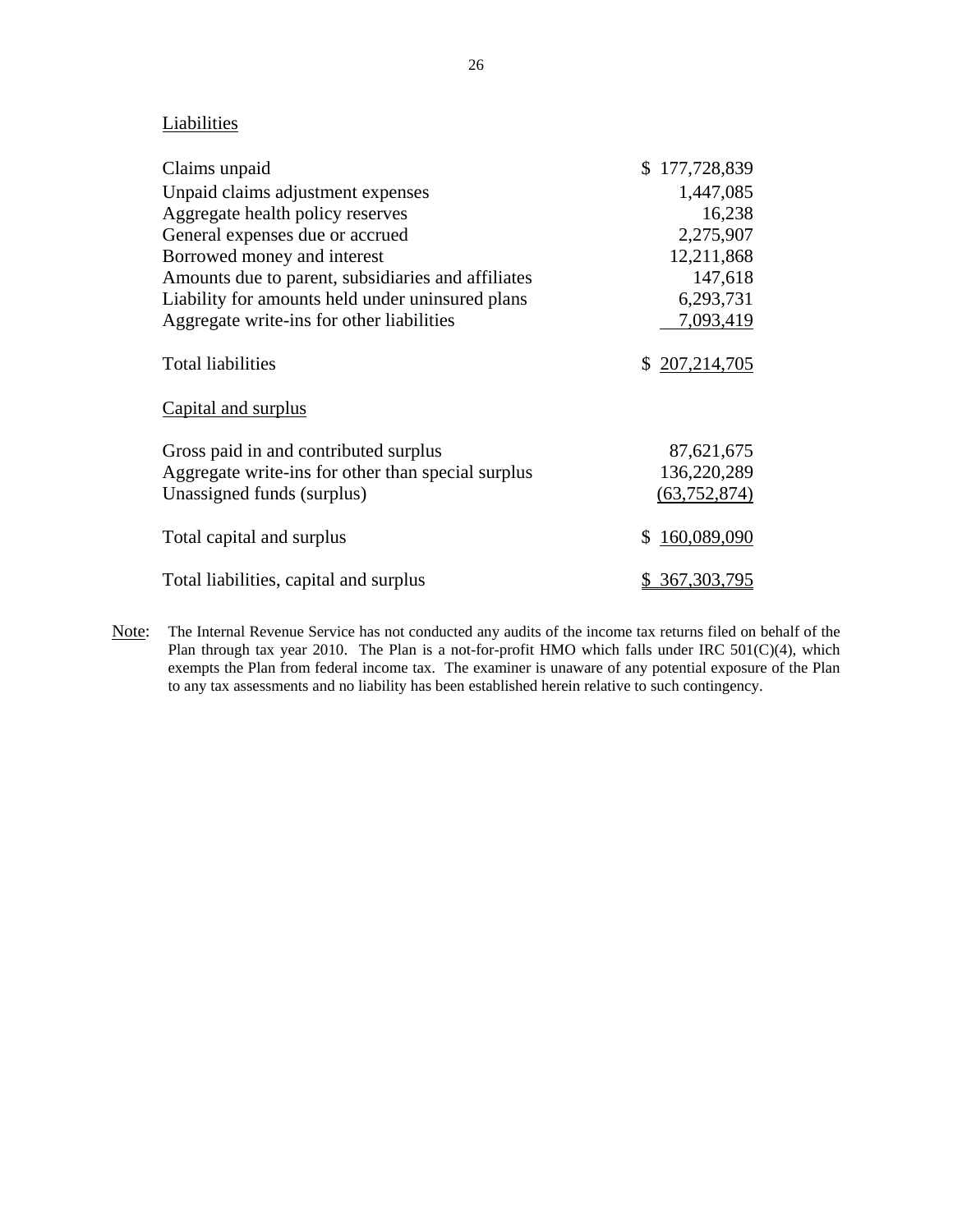# B. Statement of Revenue, Expenses and Capital and Surplus

Capital and surplus increased \$78,071,099 during the four-year examination period,

January 1, 2007 through December 31, 2010, detailed as follows:

| Revenue                                                                                                                                                                                                                                                                                                                                                                 |                                                                                                                                                                                            |                     |
|-------------------------------------------------------------------------------------------------------------------------------------------------------------------------------------------------------------------------------------------------------------------------------------------------------------------------------------------------------------------------|--------------------------------------------------------------------------------------------------------------------------------------------------------------------------------------------|---------------------|
| Net premium income<br>Changes in unearned premium reserves                                                                                                                                                                                                                                                                                                              | \$<br>4,290,524,398<br>20,010                                                                                                                                                              |                     |
| Total revenue                                                                                                                                                                                                                                                                                                                                                           |                                                                                                                                                                                            | \$<br>4,290,544,408 |
| <b>Hospital and Medical Expenses</b>                                                                                                                                                                                                                                                                                                                                    |                                                                                                                                                                                            |                     |
| Hospital and medical benefits<br>Other professional services<br>Emergency room and out-of-area<br>Prescription drugs<br>Other medical expenses<br>Risk pool balance adjustment<br>True-up adjustment<br>Chiropractic capitation payments<br>Dental payments<br>Mental health payments<br>Non-FFS med payments (manual check)<br>Drug card<br>Net reinsurance recoveries | \$<br>2,371,852,805<br>31,646,333<br>25,385,516<br>369,813,637<br>373,876,637<br>168,739,500<br>259,800,567<br>71,903<br>9,066,273<br>28,535,517<br>5,013,051<br>43,978,313<br>(6,698,446) |                     |
| Total hospital and medical benefits                                                                                                                                                                                                                                                                                                                                     | \$ 3,681,081,606                                                                                                                                                                           |                     |
| Administrative expenses                                                                                                                                                                                                                                                                                                                                                 |                                                                                                                                                                                            |                     |
| Claims adjustment expenses<br>Cost containment expenses<br>General administrative expenses                                                                                                                                                                                                                                                                              | 20,156,886<br>27,536,683<br>549,064,051                                                                                                                                                    |                     |
| Total administrative expenses                                                                                                                                                                                                                                                                                                                                           | 596,757,620                                                                                                                                                                                |                     |
| Total underwriting deductions                                                                                                                                                                                                                                                                                                                                           |                                                                                                                                                                                            | 4,277,839,226       |
| Net underwriting gain                                                                                                                                                                                                                                                                                                                                                   |                                                                                                                                                                                            | 12,705,182          |
| Net investment income earned<br>Net realized capital gains/losses                                                                                                                                                                                                                                                                                                       | 27,702,538<br>(1,336,853)                                                                                                                                                                  |                     |
| Net investment gains/losses                                                                                                                                                                                                                                                                                                                                             |                                                                                                                                                                                            | 26, 365, 685        |
| Other income                                                                                                                                                                                                                                                                                                                                                            |                                                                                                                                                                                            |                     |
| Miscellaneous income<br>Interest expense on additional medical<br>Compensation                                                                                                                                                                                                                                                                                          | 37,722<br>(507, 251)                                                                                                                                                                       |                     |
| Total other income/(loss)                                                                                                                                                                                                                                                                                                                                               |                                                                                                                                                                                            | (469, 529)          |
| Net income                                                                                                                                                                                                                                                                                                                                                              |                                                                                                                                                                                            | \$ 38,601,338       |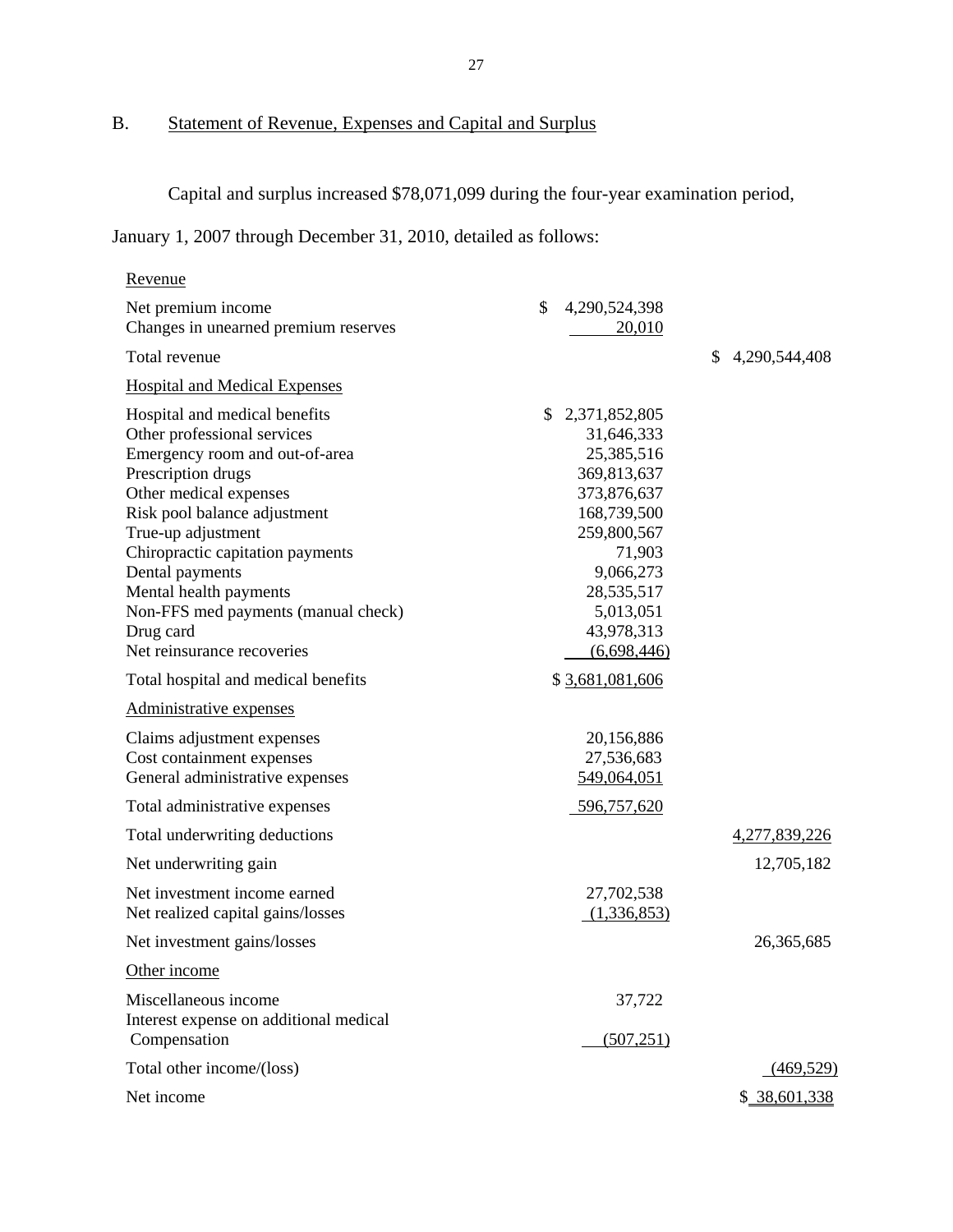#### Change in Capital and Surplus

| Capital and surplus, per report on<br>examination, as of December 31, 2006  |                            |                      | \$<br>82,017,991 |
|-----------------------------------------------------------------------------|----------------------------|----------------------|------------------|
|                                                                             | Gains in<br>Surplus        | Losses in<br>Surplus |                  |
| Net income<br>Change in non-admitted assets<br>Surplus adjustments, paid-in | \$38,601,338<br>40,057,978 | 588,217              |                  |
| Net change in capital and surplus                                           |                            |                      | 78,071,099       |
| Capital and surplus, per report on<br>examination, as of December 31, 2010  |                            |                      | 160,089,090      |

# **5. AGGREGATE RESERVES AND CLAIMS UNPAID**

The examination liability of \$177,728,839 is the same as the amount reported by the Plan as of the examination date.

The examination analysis of the unpaid claims reserve was conducted in accordance with generally accepted actuarial principles and practices and was based on statistical information contained in the Plan's internal records and filed annual statements as verified during the examination. The examination reserve was based upon actual payments made through a point in time, plus an estimate for claims remaining unpaid at that date. Such estimate was calculated based on actuarial principles, which utilized the Plan's past experience in projecting the ultimate cost of claims incurred on or prior to December 31, 2010.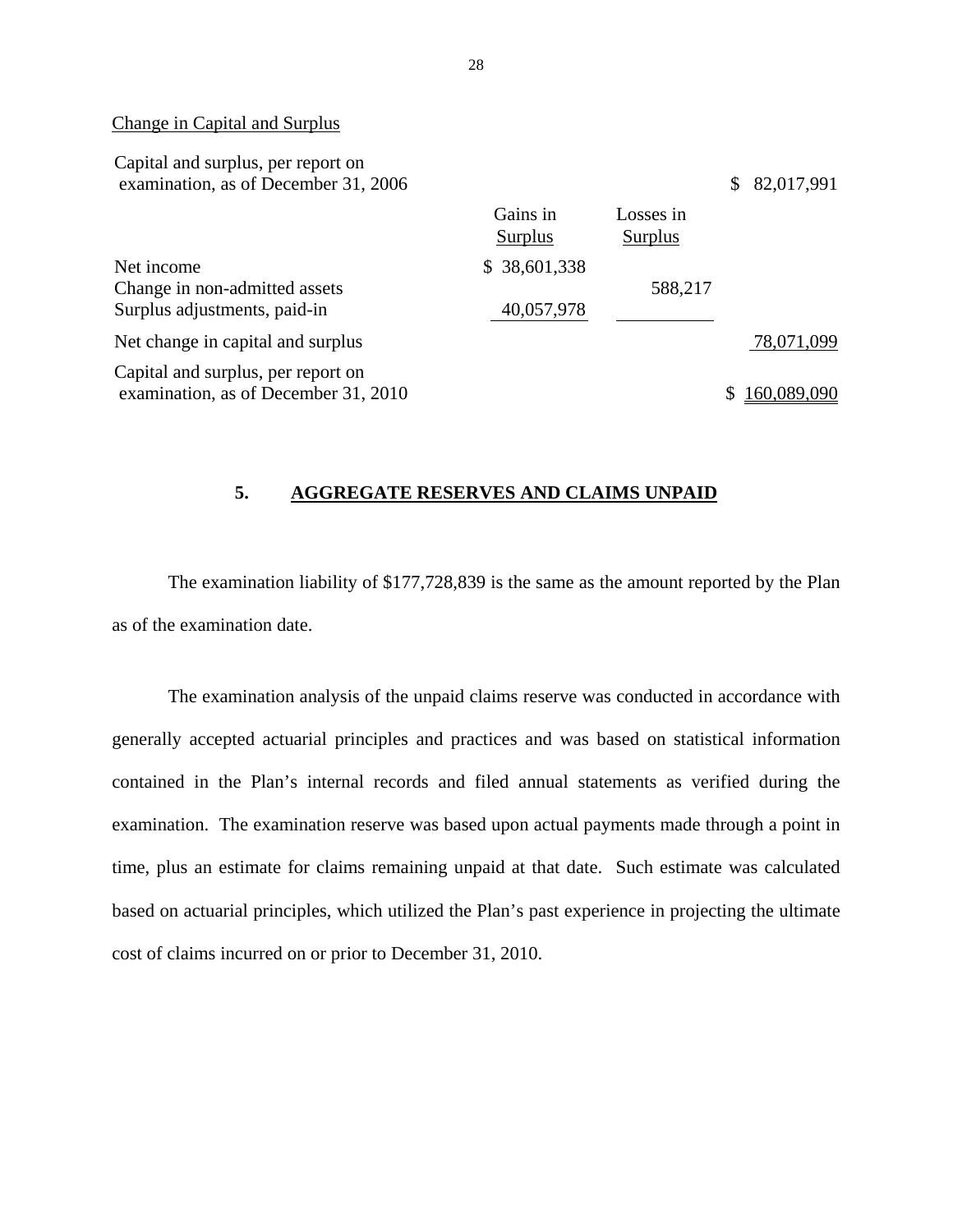#### **6. UNPAID CLAIM ADJUSTMENT EXPENSES**

The examination liability of \$1,447,085 is the same as the amount reported by the Plan as of the examination date. The examination analysis was conducted in accordance with generally accepted actuarial principles and practices and was based on statistical information contained in the Plan's internal records and its filed annual statements as verified during the examination.

## **7**. **MARKET CONDUCT ACTIVITIES**

In the course of this examination, a review was made of the manner in which the Plan conducted its business practices and fulfilled its contractual obligations to policyholders and claimants. The review was general in nature and is not to be construed to encompass the more precise scope of a market conduct examination.

The review was directed at the practices of the Plan in the following major areas:

- A. Agents and brokers
- B. Underwriting and rating
- C. Claims processing
- D. Utilization review

### A. Agents and Brokers

During the period under examination, MHI contracted with licensed agents and brokers to sell its various health insurance products. MHI also utilized salaried employees in its internal sales department to generate business and enroll members in its Medicare and commercial products.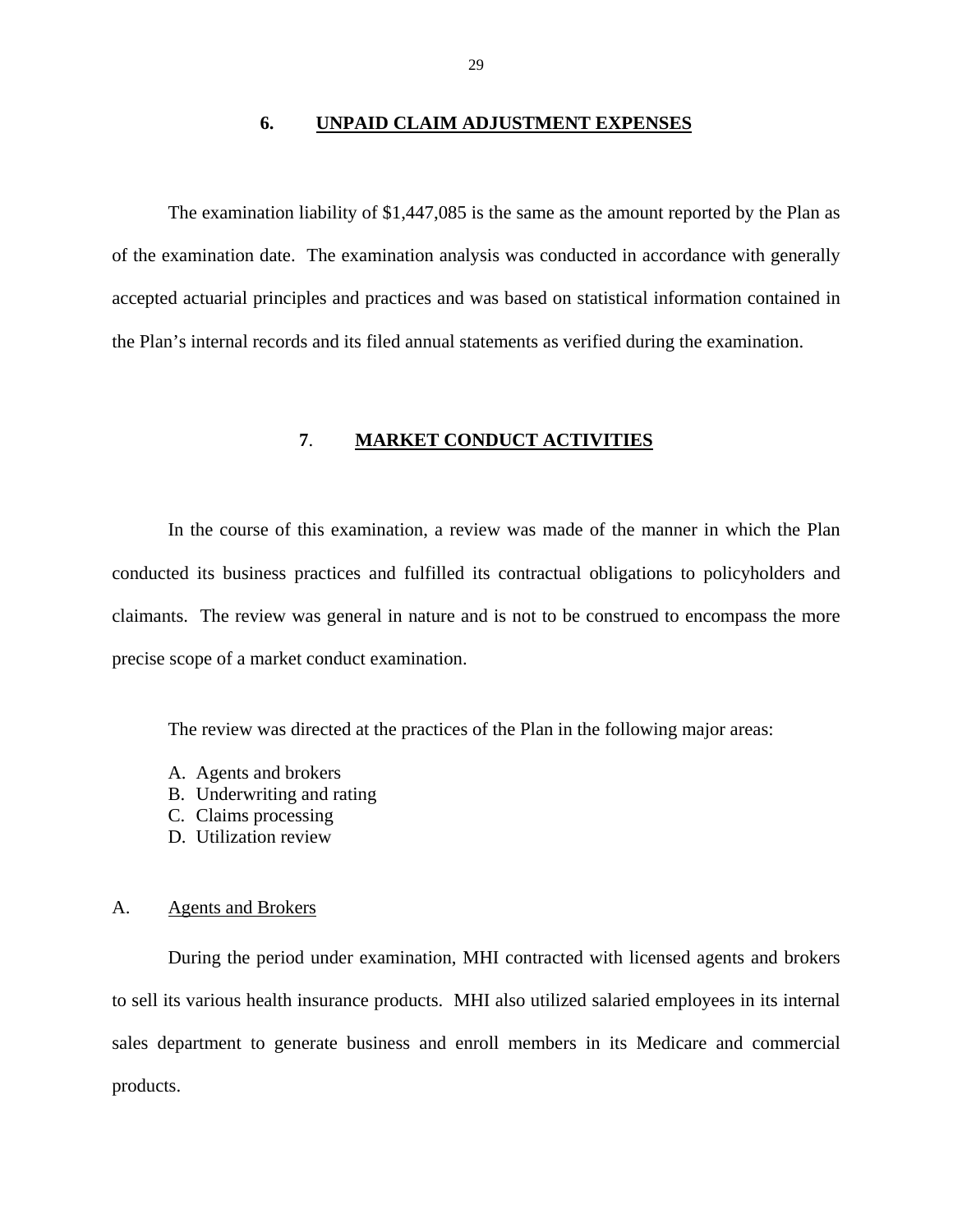A review of MHI's sales practices, agents' and brokers' licensing and related processes was performed. In addition, as part of the follow-up to the prior report on examination and the Stipulation entered thereto, a review specifically related to whether there were payments of commissions to unlicensed and non-appointed agents was also performed. The examiner noted no exceptions.

#### B. Underwriting and Rating

The Plan has a very limited book of commercial business, with only one (1) direct pay subscriber as of December 31, 2010. The Plan also has four hundred two (402) Healthy New York subscribers.

The Plan made all of its filings, in compliance with Section 4308(h) of the New York Insurance Law, during the examination period. The filings support the Plan's rates, with a loss ratio of approximately 85%, for the commercial products, for each filing.

The examiner reviewed the Healthy New York rates listed on the Plan's website and found that they did not coincide with the rates approved by the Department and included on the State's Healthy NY web portal. The examiner was unable to determine the year from which the Plan's posted rates were derived.

After the issue was brought to the attention of the Plan's management, the website was updated to reflect the current rates.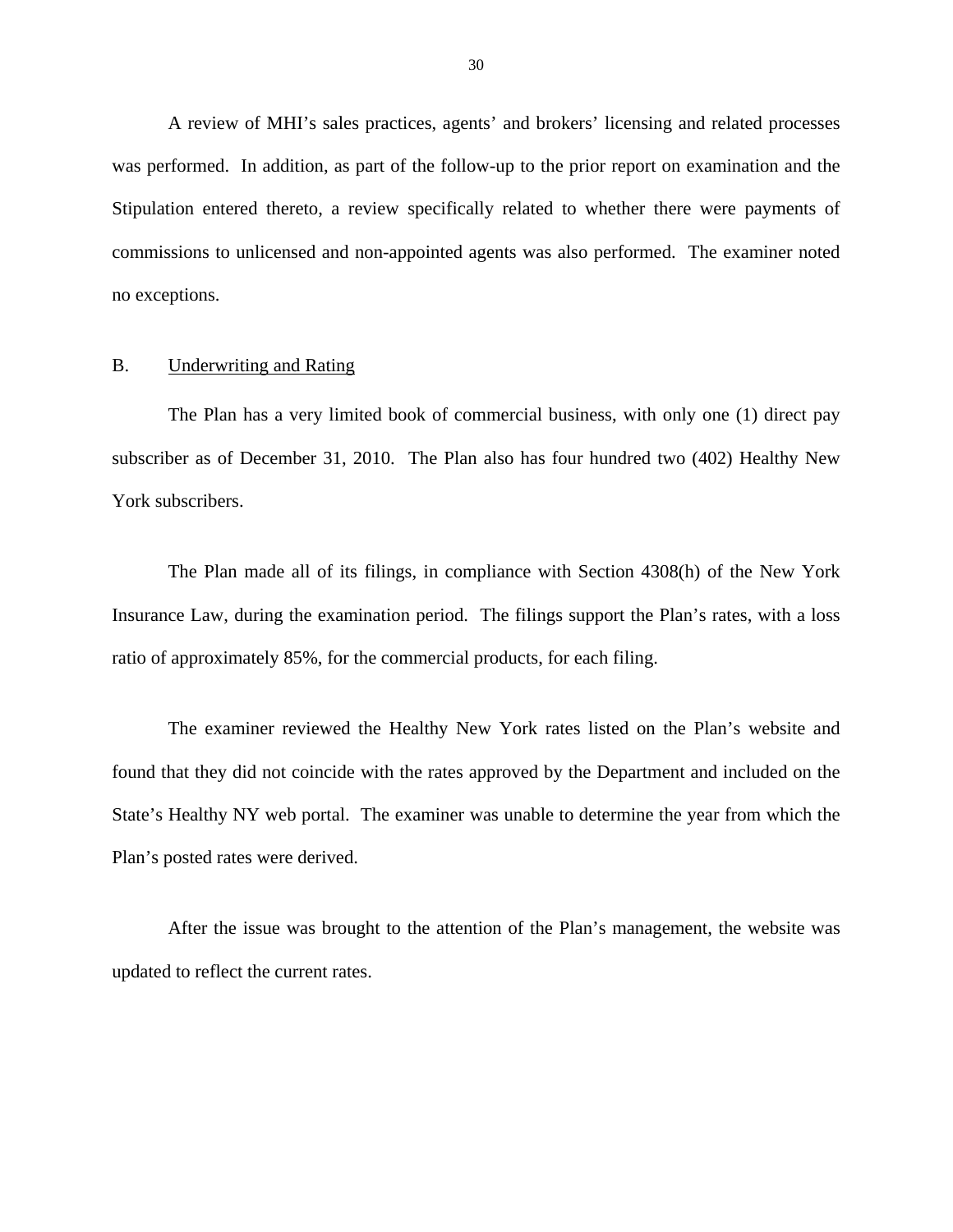It is recommended that the Plan ensure that the posted rates on its website are the same as those approved by the Department and in agreement with those on the New York State Healthy New York website.

# C. Claims Processing

A review of MHI's claims practices and procedures was performed by using a sample covering claims paid during the period of January 1, 2010 through December 31, 2010, in order to evaluate the overall accuracy and compliance environment of its claims processing. The examiner selected a sample of 120 claims, comprised of 100 randomly selected claims from the "commercial" and Healthy New York claims population of both hospital and medical claims, and an additional 20 randomly selected hospital claims.

The random sampling process, which was performed using the computer software program ACL, was utilized to test various attributes deemed necessary for successful claims processing activity. The objective of this sampling process was to be able to test and reach conclusions about all predetermined attributes, individually, or on a combined basis. For example, if ten attributes were being tested, conclusions about each attribute individually, or on a collective basis, could be concluded for each claim in the sample.

The term "claim" can be defined in a myriad of ways. For the purpose of this report, a "claim" as defined by the Plan, is a grouping of all line items (i.e., procedures or services) on any one claim form as entered into its claims processing system. It was possible, through the computer program used for this examination, to match or "roll-up" all procedures on the claim form into one item, which was the basis of the Department's statistical sample of claims or the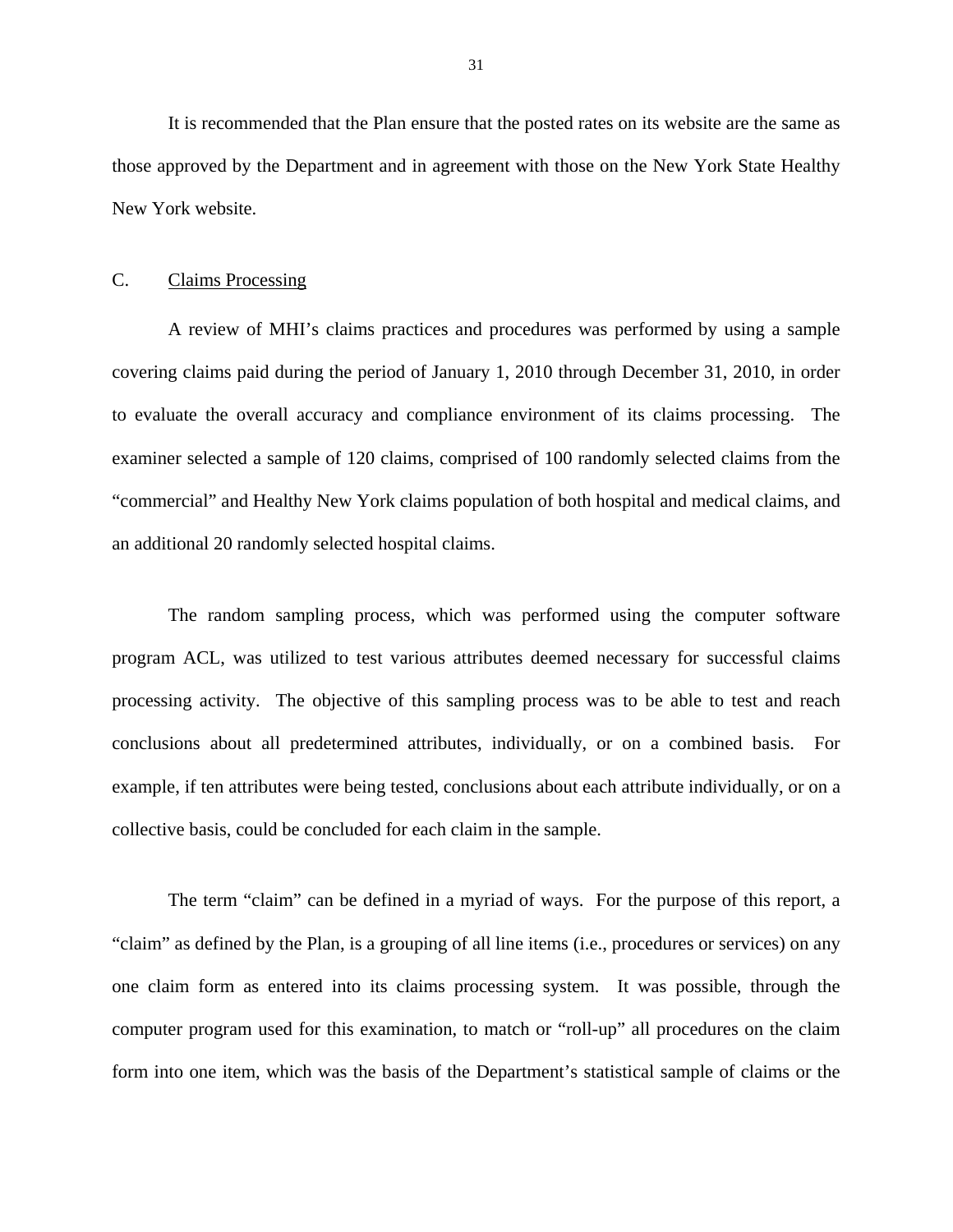sample unit. To ensure the completeness of the claims population being tested, the total dollars paid were accumulated and reconciled to the paid claims data reported by the Plan for the period January 1, 2010 through December 31, 2010.

The following represents errors that were identified by the examiner during the abovementioned claims review:

1. MHI has a policy of updating its Commercial and Healthy NY provider fee schedules within forty-five (45) days of receipt of new Medicare fee schedules from the Center for Medicare & Medicare Services ("CMS"). MHI's fee schedules are based on a percentage of the Medicare fee schedule. The examiner noted that in one instance, MHI failed to update its fee schedules within forty-five (45) days of receipt of the new Medicare fee schedules from CMS.

The Plan's management informed the examiner that on May 18, 2010, a CMS fee schedule was released retroactive to and effective on January 1, 2010. Based on the Plan's procedures, this fee schedule should have been implemented on July 2, 2010, but in fact, it was not implemented until July 25, 2010. As a result, a number of claims were adjudicated and paid at incorrect amounts. When asked to quantify these errors, the Plan indicated that there were 210 instances where claims were underpaid and 8 cases where claims were overpaid. It is noted that where the claims were underpaid, these are violations of Section 3224-a of the New York Insurance Law ("Prompt Pay Law").

It is recommended that the Plan implement the proper fee schedule within the time frame required by the Plan's provider contracts.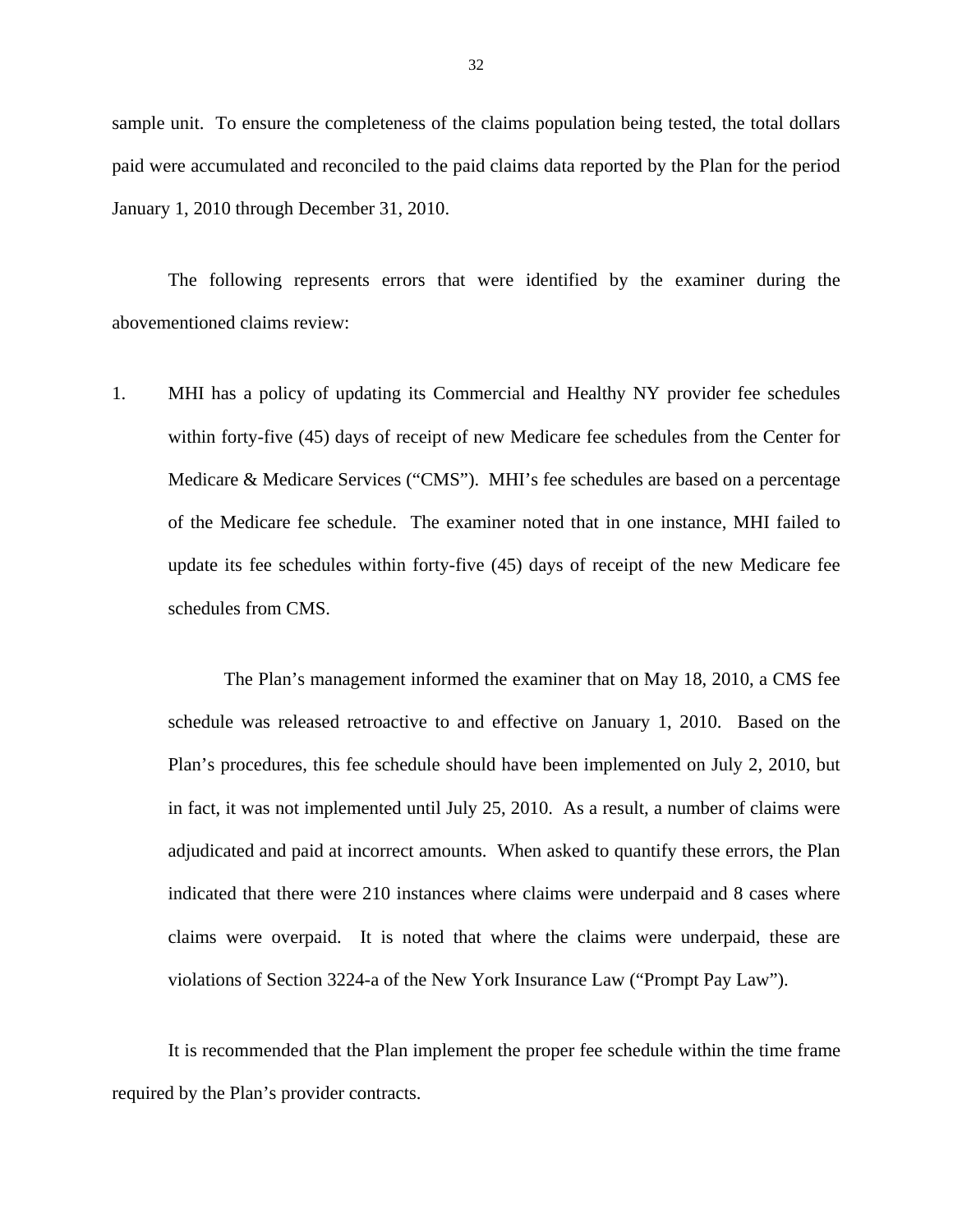It is recommended that the Plan re-adjudicate affected claims processed between July 2, 2010 and July 25, 2010 for dates of service between January 1, 2010 and July 25, 2010, and make additional payments, including prompt pay interest, if required, in accordance with the provisions of Section 3224-a of the New York Insurance Law.

2. During the claims review, the examiner determined that the Plan incorrectly denied certain claims as duplicates when, in fact, they were not duplicate claims. The reason for the incorrect denials results from claim system logic that establishes criteria for which aspects of a claim submission should be checked to determine whether or not such submissions are, in fact, duplicates of a previously submitted claim. Examples of aspects that were not checked by the claim system include changes to the billed amount and to the modifier code. Also not reviewed was whether the re-submitted claim included an authorization number that may have been neglected on the original submission.

It is recommended that the Plan review the claims system logic to ensure adequate criteria is used to establish whether an auto-adjudicated denied claim is the duplicate of a previously submitted claim.

It is also recommended that the Plan enhance its duplicate claims review process to identify any claims that may have been denied incorrectly and correct any claims denied in error; including complying with the provisions of Section 3224-a of the New York Insurance Law. In the event that management identifies claims denied in error, it is recommended that the Plan devote sufficient resources to minimize such errors in the future.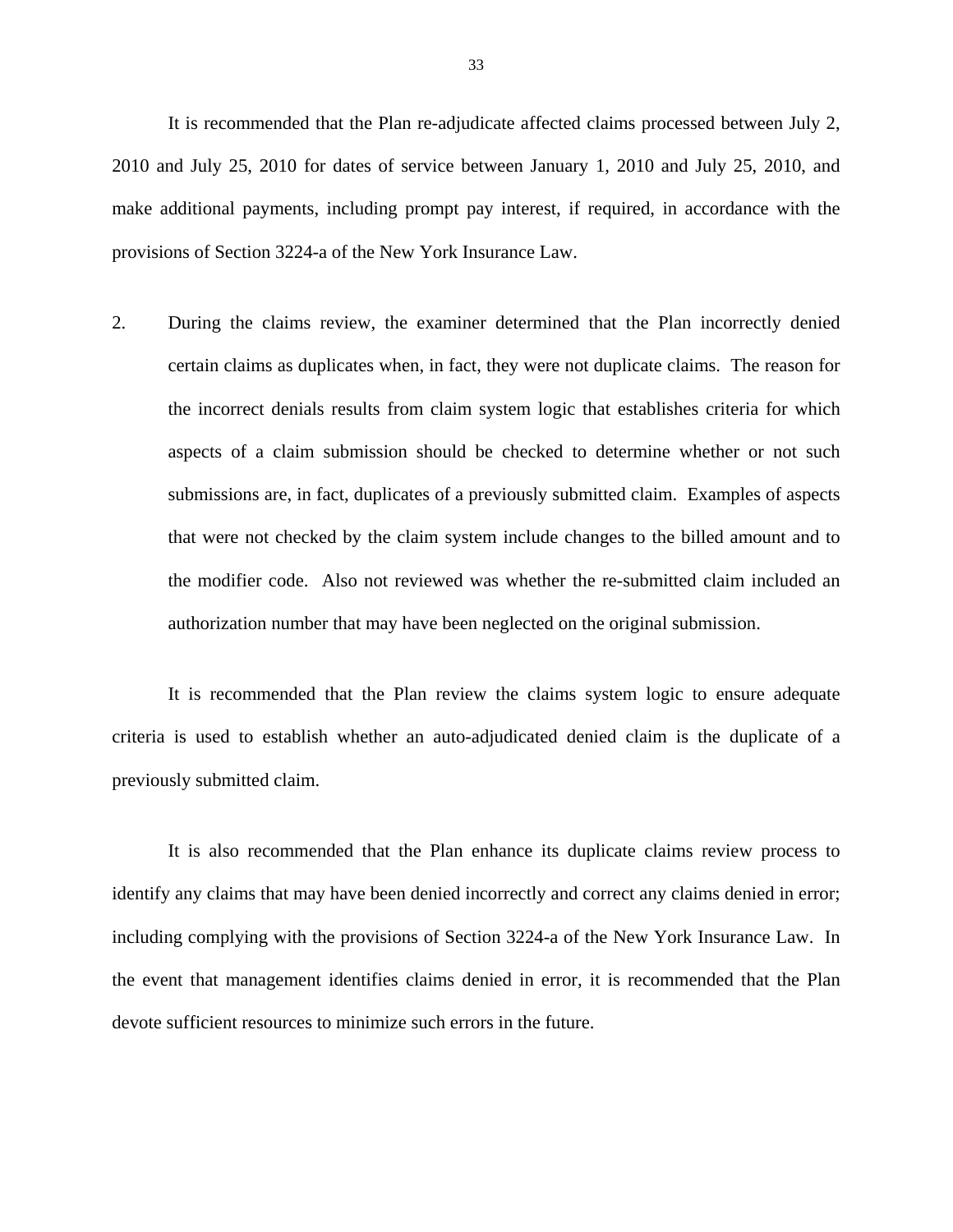#### D. Utilization Review

Section 4903(2) of the New York Public Health Law states in pertinent part:

"A utilization review agent shall make a utilization review determination involving health care services which require pre-authorization and provide notice of a determination to the enrollee or enrollee's designee and the enrollee's health care provider by telephone and in writing within three business days of receipt of the necessary information."

The examiner reviewed fifteen (15) Utilization Review ("UR") cases, of which twelve (12) were prospective and three (3) concurrent reviews. The examiner determined that there was one prospective case where MHI violated Section 4903(2) of the New York Public Health Law for having failed to provide timely written notice of an adverse determination to the enrollee or the enrollee's designee, and the enrollee's health care provider, although it did provide timely notice by telephone.

It is recommended that the Plan comply with the provisions of Section 4903(2) of the New York Public Health Law by providing notice of a determination to the enrollee or enrollee's designee and the enrollee's health care provider by telephone and in writing within three business days of the receipt of necessary information.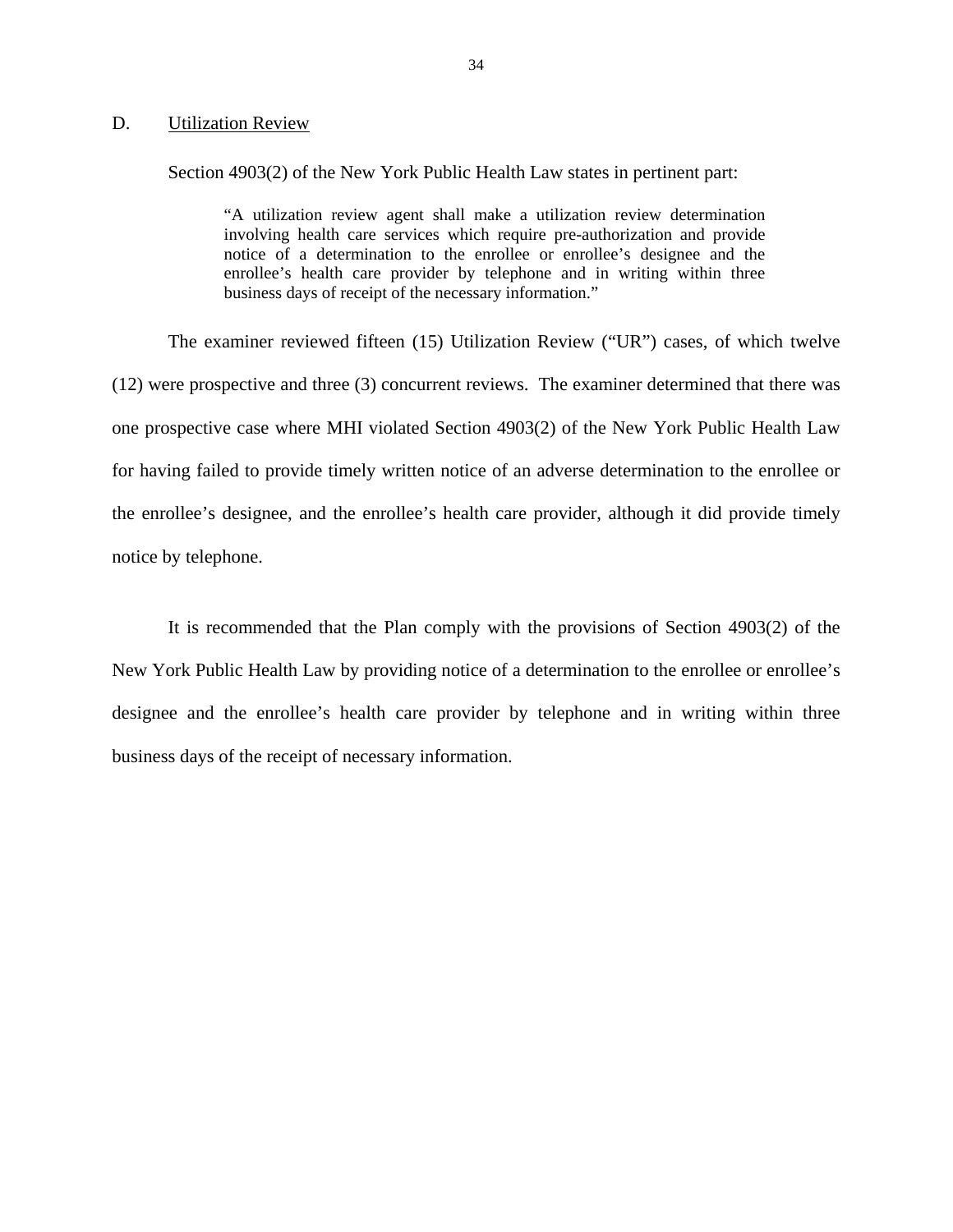# **8. COMPLIANCE WITH PRIOR REPORT ON EXAMINATION**

The prior report on examination, as of December 31, 2006, contained twenty-three recommendations, as follows (page number refers to the prior report):

# **ITEM NO. PAGE NO.**

# Management and Controls

1. It is recommended that MHI complies with its by-laws by having 6 the required number (five) of board members, the majority of whom shall be persons nominated to serve on the board by the board of directors of its parent.

# *MHI has complied with this recommendation.*

2. While noting that about ninety-five percent (95%) of the Plan's 7 enrollees are Medicare members and though not required by statute, MHI should consider including representation from other components of its enrolled population in the Council.

*MHI has complied with this recommendation.* 

3. It is recommended that MHI complies with its by-laws and holds 7 the requisite number of board meetings.

> *MHI has not fully complied with this recommendation of having four (4) meetings in the calendar year; in 2008, only two (2) meetings were held. A similar recommendation is included in this report.*

## Conflict of Interest

4. It is recommended that MHI complies with its conflict of interest 10 policy by having its board members complete the applicable conflict of interest questionnaire. It is also recommended that completed questionnaires be maintained for all board members.

*MHI has complied with this recommendation.*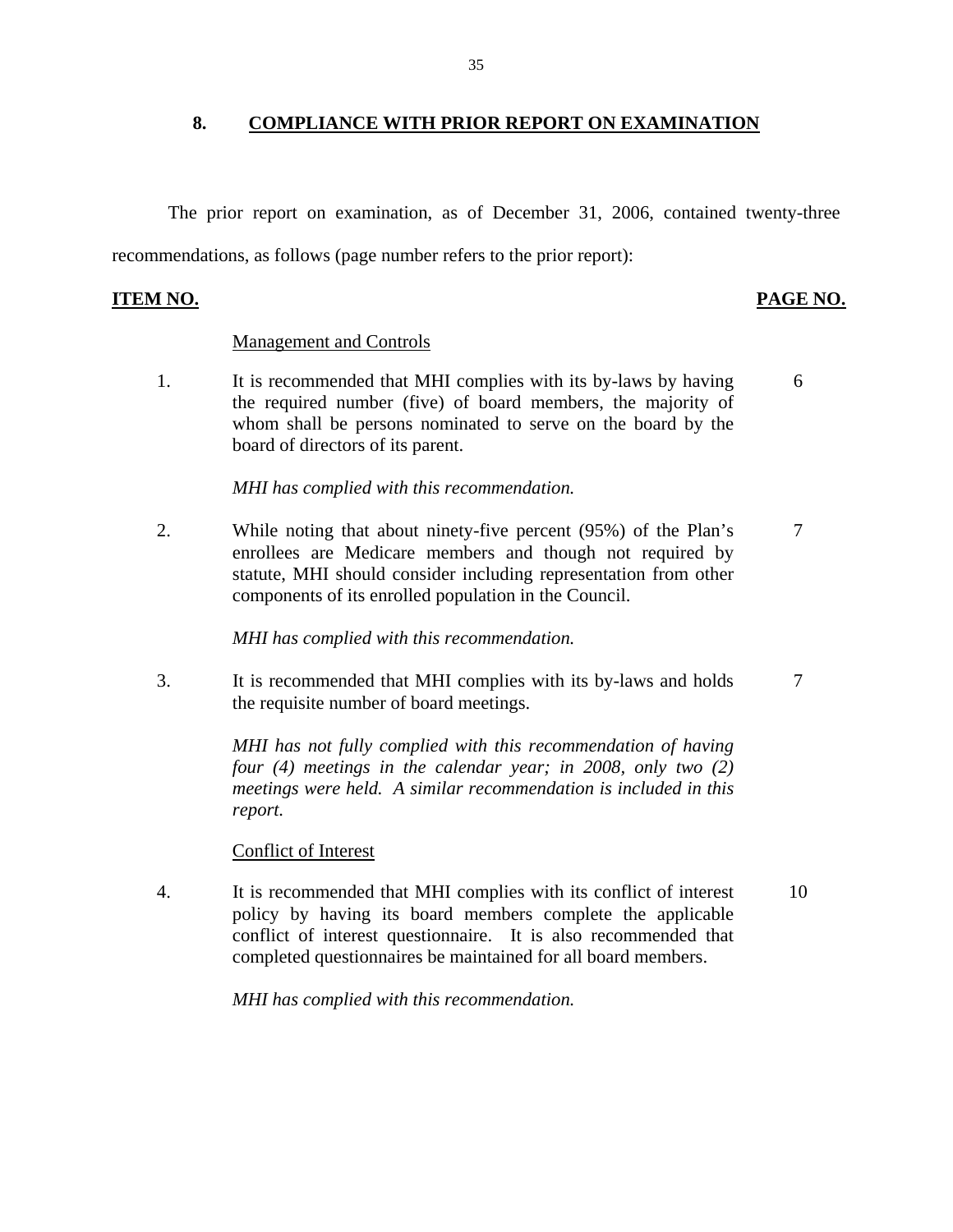# **ITEM NO. PAGE NO.**

19

# **Holding Company System**

5. It is recommended that MHI continue to submit its holding company filings required by Section 80-1.4 of Department Regulation 52 on a timely basis. 11

*MHI has complied with this recommendation.* 

## Fidelity Bonds

6. It is recommended that MHI increase its fidelity bond coverage to at least \$1,750,000, in order to meet the terms of the Examiners Handbook of the National Association of Insurance Commissioners. 12

*MHI has complied with this recommendation.* 

# Accounts and Records

7. It is recommended that the Plan establish and maintain an effective internal audit unit staffed with an adequate number of qualified personnel appropriate to its size. 13

> cover the operations of MHI. Subsequent to the examination date, MHI's parent, Healthfirst, Inc., formed an internal audit department ("IAD") that is anticipated to cover MHI. However, the examiner did not review any aspect of the IAD's functions, particularly those purported to

*MHI has complied with this recommendation.* 

## Agents and Brokers

8. It is recommended that MHI ensure that its employees who earn a commission or fee based on sales/enrollments obtain the requisite license in compliance with Section 2102(a)(1) of the New York Insurance Law, and that the Plan act in compliance with Section 2114(a)(3) of the New York Insurance Law by ensuring that commissions (sales based compensation) are only paid to licensed agents.

*MHI has complied with this recommendation.*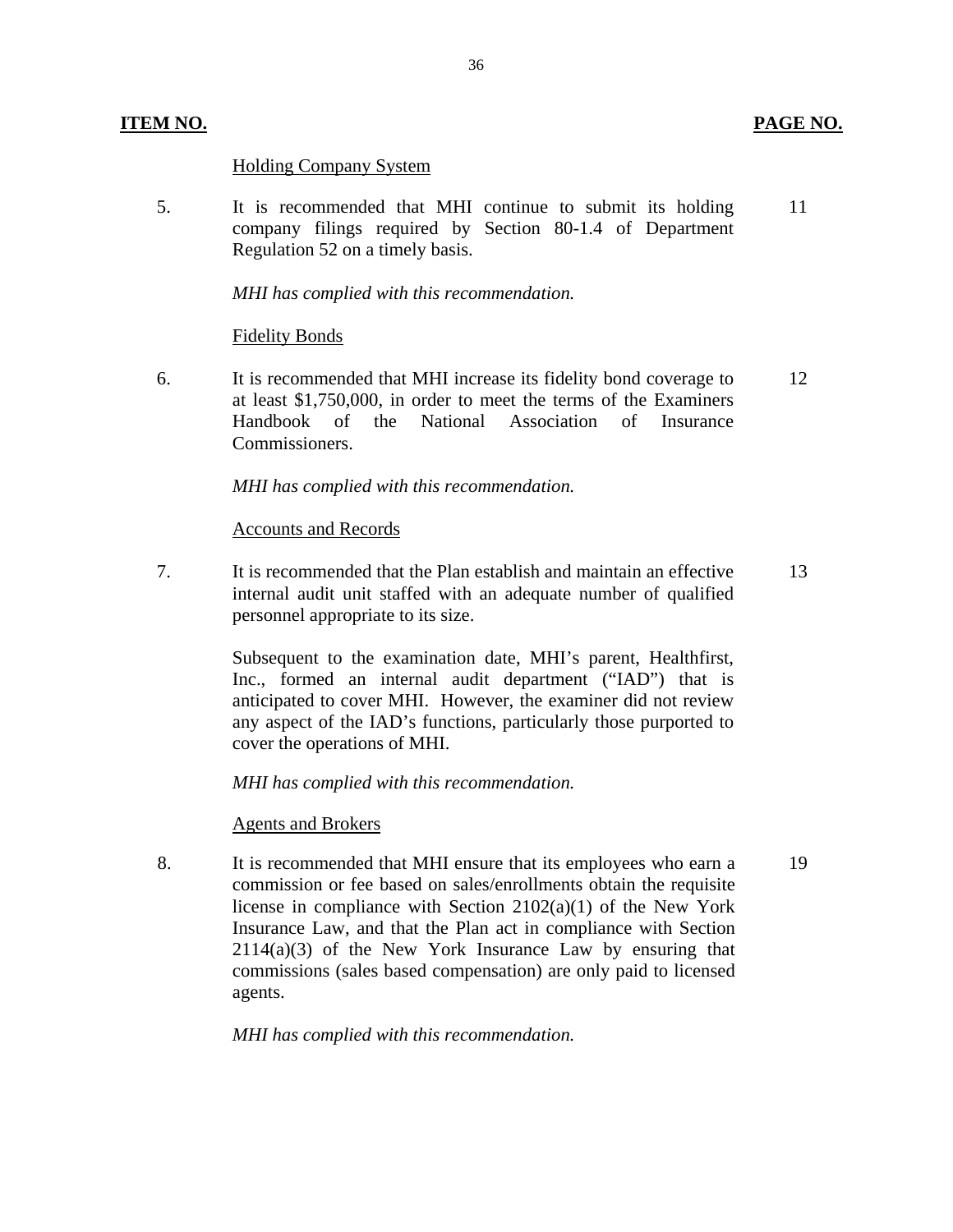| 9.  | It is recommended that the Plan provide complete and accurate<br>information when communicating with this Department.                                                                                                                                                            | 21 |
|-----|----------------------------------------------------------------------------------------------------------------------------------------------------------------------------------------------------------------------------------------------------------------------------------|----|
|     | MHI has complied with this recommendation.                                                                                                                                                                                                                                       |    |
| 10. | The Plan's management and board of directors are reminded of<br>their fiduciary responsibility to provide proper oversight of the<br>Plan's operations and to determine that they are being conducted<br>in accordance with applicable statutes, rules and regulations.          | 21 |
|     | MHI has complied with this recommendation.                                                                                                                                                                                                                                       |    |
| 11. | It is recommended that MHI complies with the requirement of<br>Section 2112(a) of the New York Insurance Law and file<br>certificates of appointment for its insurance agents with the<br>Department. It is also recommended that the Plan maintain<br>evidence of such filings. | 22 |
|     | MHI has complied with this recommendation.                                                                                                                                                                                                                                       |    |
| 12. | It is recommended that MHI complies with the requirements of<br>Section 2112(d) of the New York Insurance Law by reporting its<br>terminated agents to the Department.                                                                                                           | 22 |
|     | MHI has complied with this recommendation.                                                                                                                                                                                                                                       |    |
|     | <b>Underwriting and Rating</b>                                                                                                                                                                                                                                                   |    |
| 13. | It is recommended that MHI complies with the requirements of<br>Section 4308(b) of the New York Insurance Law by charging rates<br>that have been filed with and approved by the Department.                                                                                     | 23 |
|     | MHI has complied with this recommendation.                                                                                                                                                                                                                                       |    |
|     | <b>Claims Processing</b>                                                                                                                                                                                                                                                         |    |

14. It is recommended that MHI review its controls in regard to errors 27 that were determined to be occurring on a frequent basis.

*MHI has complied with this recommendation.* 

**ITEM NO. PAGE NO.**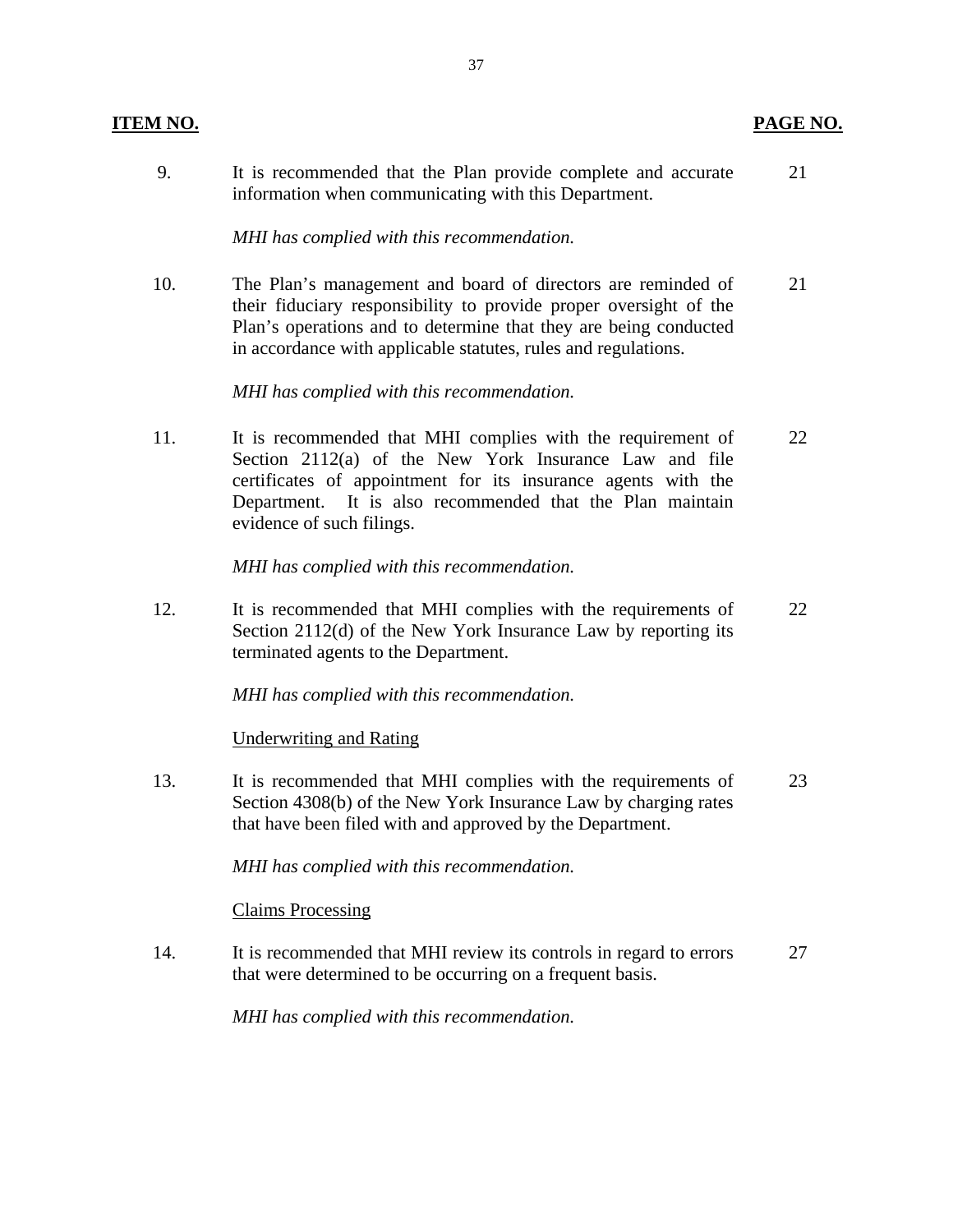| <u>ITEM NO.</u> |                                                                                                                                                                                               | PAGE NO. |
|-----------------|-----------------------------------------------------------------------------------------------------------------------------------------------------------------------------------------------|----------|
| 15.             | It is recommended that MHI provide further training to individuals<br>responsible for processing Healthy New York claims.                                                                     | 27       |
|                 | MHI has complied with this recommendation.                                                                                                                                                    |          |
|                 | <b>Prompt Pay Law</b>                                                                                                                                                                         |          |
| 16.             | It is recommended that the Plan review and revise its procedures<br>in order to improve its compliance with Section $3224-a(a)$ of the<br>New York Insurance Law.                             | 30       |
|                 | MHI has complied with this recommendation.                                                                                                                                                    |          |
| 17.             | It is also recommended that the Plan implement the necessary<br>controls and training in order to ensure its compliance with<br>Section 3224-a(a) of the New York Insurance Law.              | 30       |
|                 | The Plan has not fully complied with this recommendation. A<br>similar recommendation is included within this report on<br>examination.                                                       |          |
| 18.             | It is further recommended that the Plan comply with Section 3224-<br>a(c) of the New York Insurance Law and calculate interest due on<br>all applicable claims paid after 45 days of receipt. | 30       |
|                 | The Plan has not fully complied with this recommendation. A<br>similar recommendation is included within this report on<br>examination.                                                       |          |
| 19.             | It is recommended that MHI complies with the requirements of<br>Section 3224-a(b) of the New York Insurance Law.                                                                              | 32       |
|                 | MHI has complied with this recommendation.                                                                                                                                                    |          |
| 20.             | It is also recommended that the Plan review and revise its<br>procedures in order to improve its compliance with Section 3224-<br>a(b) of the New York Insurance Law.                         | 32       |
|                 | MHI has complied with this recommendation.                                                                                                                                                    |          |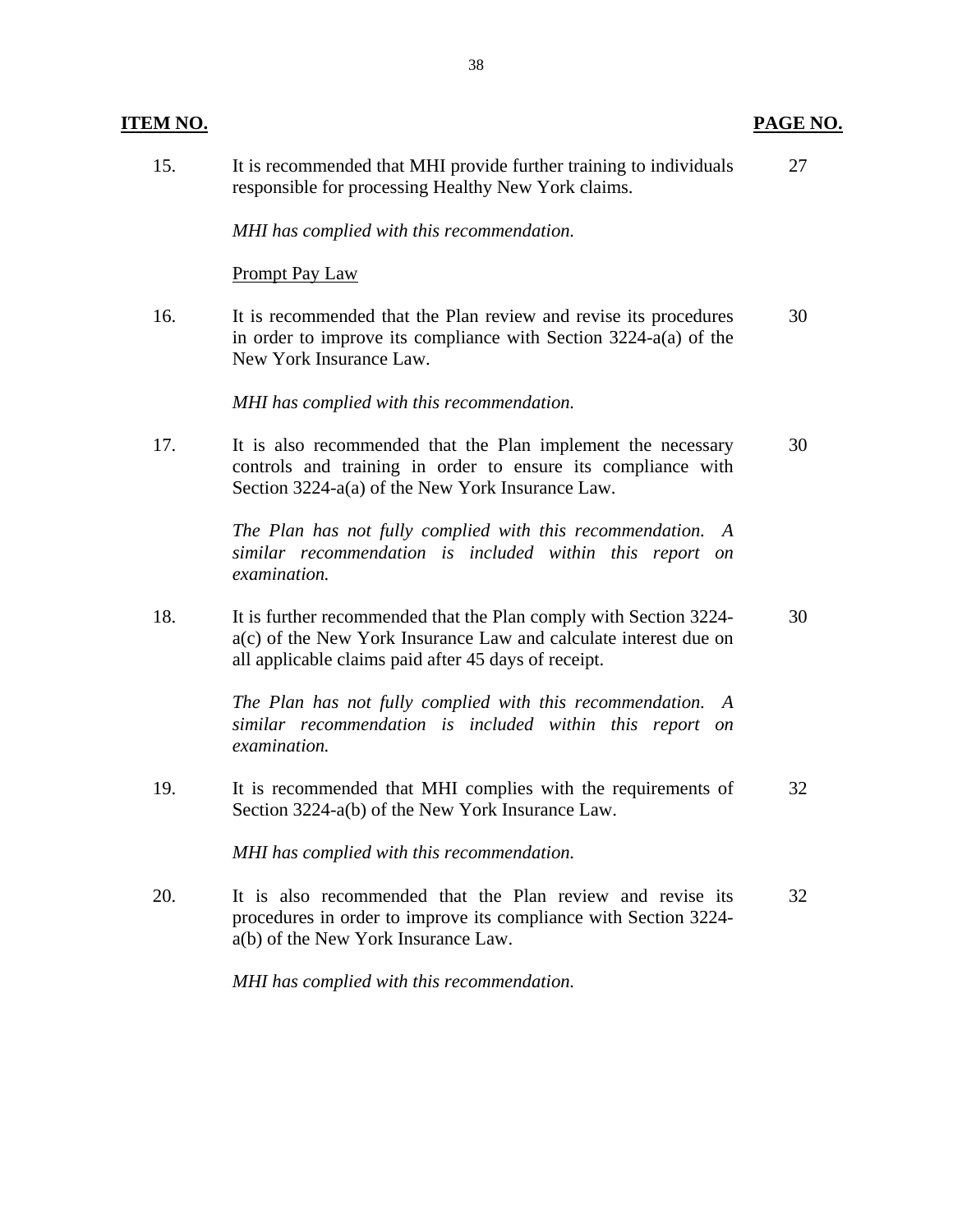# **ITEM NO. PAGE NO.**

21. It is recommended that MHI complies with Section 243.2(b)(4) of 33 Department Regulation 152 by retaining all documentation necessary to verify its compliance with Section 3224-a(b) of the New York Insurance Law, for a period of six years, or until after the filing of the report on examination, whichever is longer.

*MHI has complied with this recommendation.* 

22. It is also recommended that MHI complies with the requirements 33 of Section 216.11 of Department Regulation 64 by retaining all aspects of its claims so that the examiner can reconstruct the complete claim transaction.

## *MHI has complied with this recommendation.*

23. It is recommended that the Plan update its complaint log to include 34 all complaints received through the Insurance Department.

*MHI has complied with this recommendation.*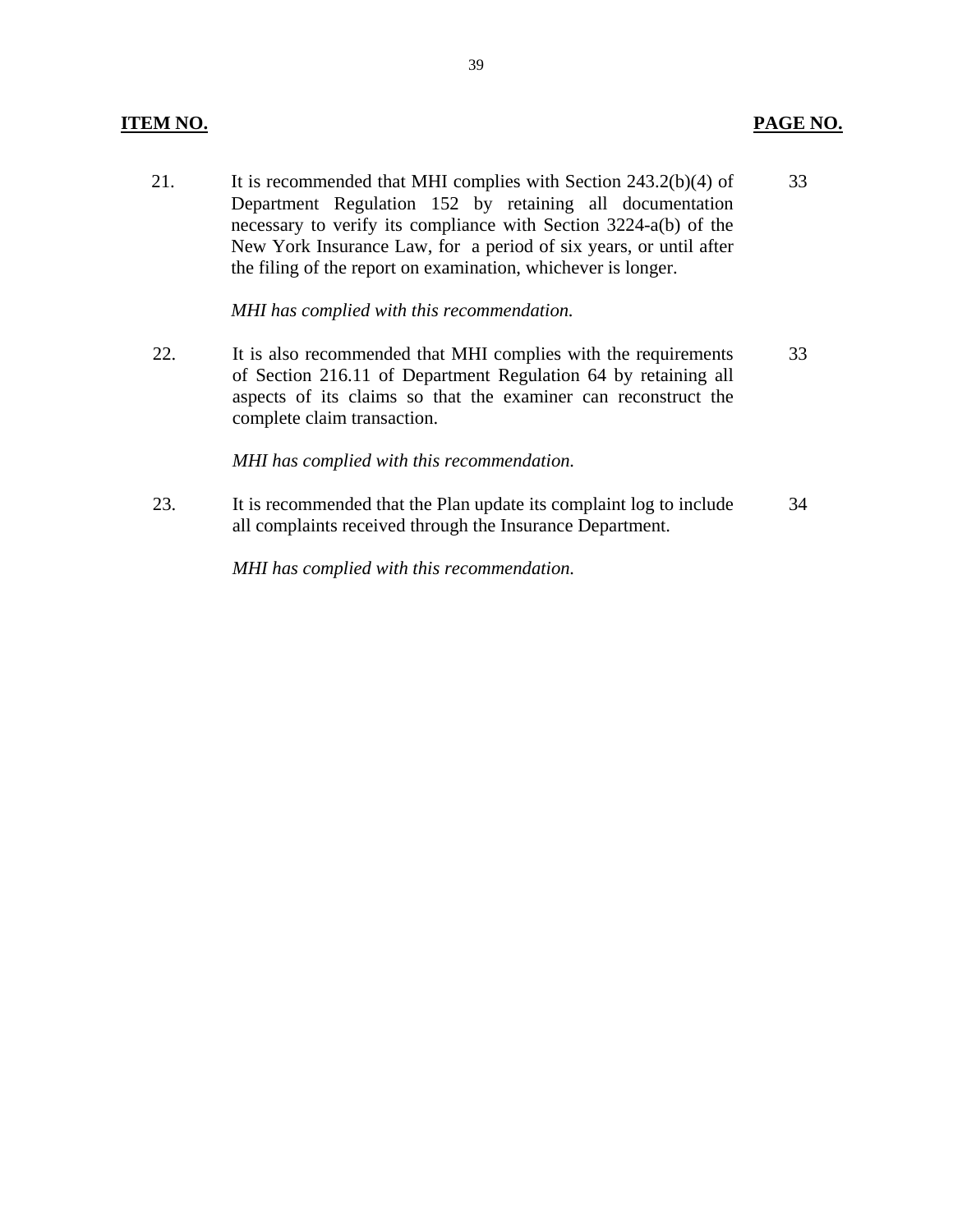# **9. SUMMARY OF COMMENTS AND RECOMMENDATIONS**

# **ITEM**

# **PAGE NO.**

9

9

9

# A. Corporate Governance

- i. It is recommended that MHI comply with the provisions of Section 3.07(a) of its by-laws and convene the requisite number of meetings of its board of directors during each year.
- ii. Members of the board have a fiduciary responsibility and must evince an ongoing interest in the affairs of the Plan. It is essential that board members attend meetings consistently and set forth their views on relevant matters so that appropriate policy decisions may be reached by the board. Board members who fail to attend at least one-half of the board's regular meetings, unless appropriately excused, do not fulfill such criteria.
- iii. It is recommended that board members who are unable or unwilling to attend board meetings consistently resign or be replaced. Furthermore, in selecting prospective members of the board, a key criterion should be an assessment of their willingness and commitment to attend meetings and participate in the board's responsibility to oversee the operations of the Plan.
- iv. It is recommended that the board of directors comply with New York Insurance Law 1411(a) by authorizing and approving the Plan's investment transactions, and that documentation supporting the board's actions in this regard be appended to the minutes of its meetings. 10
- v. It is also recommended that the Plan respond accurately to Question 15 of the "General Interrogatories" of the Plan's filed Annual Statements. 10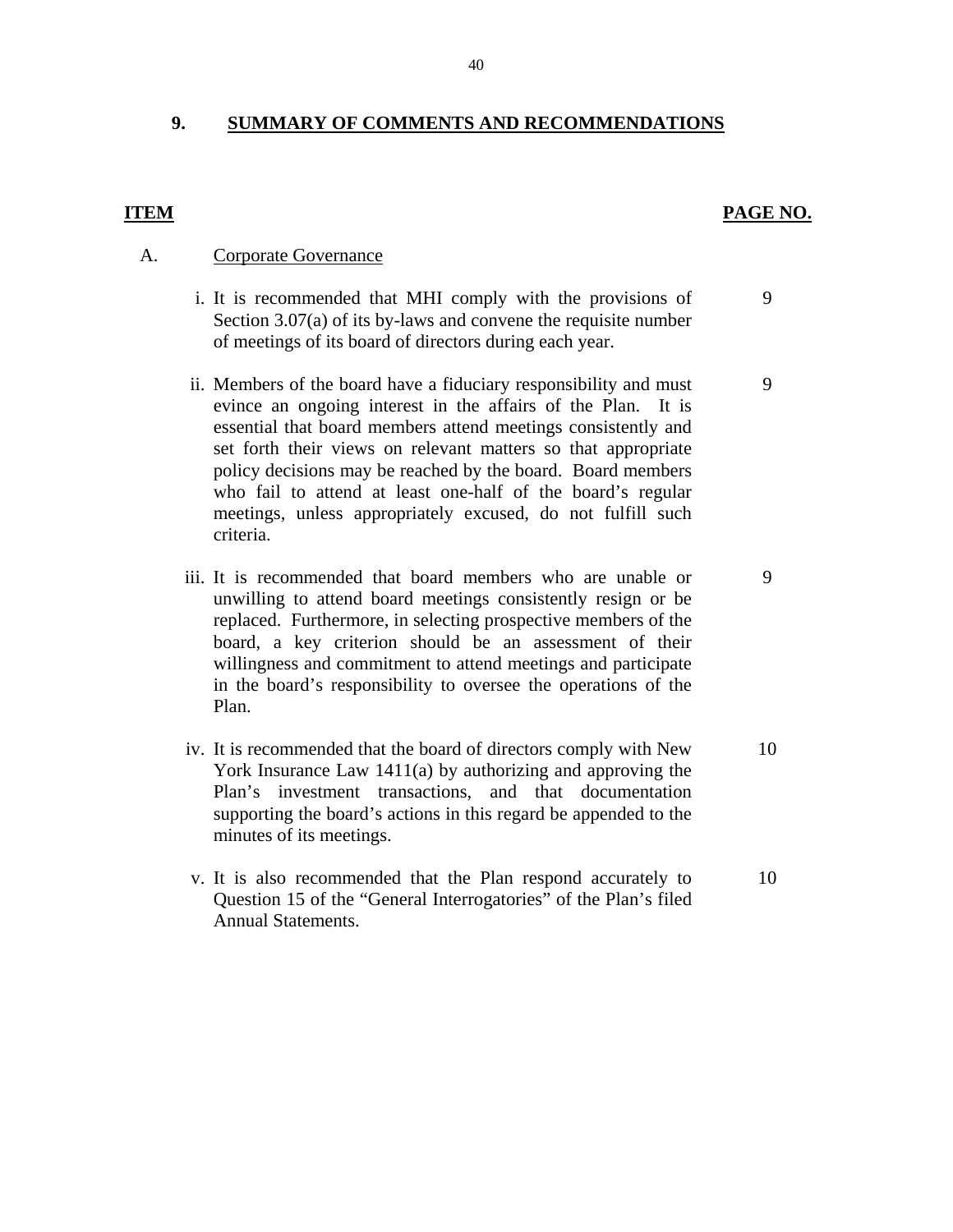# **ITEM PAGE NO.**

17

# B. Holding Company System

- Health Law Article 44, effective upon the filing of this report. MHI has agreed with this request. i. Accordingly, the Department has requested that within five days of execution, MHI provide the Department with copies of any executed agreements involving transactions where pre-notice for affiliated entities would be required under Parts 98-1.10 and 98-1.11 of the Administrative Rules and Regulations of the New York State Department of Health Regulation (10 NYCRR 98- 1.10, 98-1.11), as well as other sections of Part 98-1 and Public
	- ii. It is recommended that MHI include a clause in its management agreement that describes a methodology for cost allocation that is in accordance with the provisions of Section 98-1.10 of the Administrative Rules and Regulations of the New York State Department of Health (10 NYCRR 98-1.) 20
- C. Evaluation of Controls in Information Technology
	- i. It is recommended that the Plan adopts best practices in its application of IT controls in order to ensure that the supporting documentation of controls are consistently implemented to mitigate all IT risks. 24
	- ii. It is recommended that the Plan ensure adequate expertise and support is provided to the Department during examinations and that all Departmental requests are fully responded to in a timely manner. 24

## D. Underwriting and Rating

It is recommended that the Plan ensure that the posted rates on its website are the same as those approved by the Department and in agreement with those on the New York State Healthy New York website. 31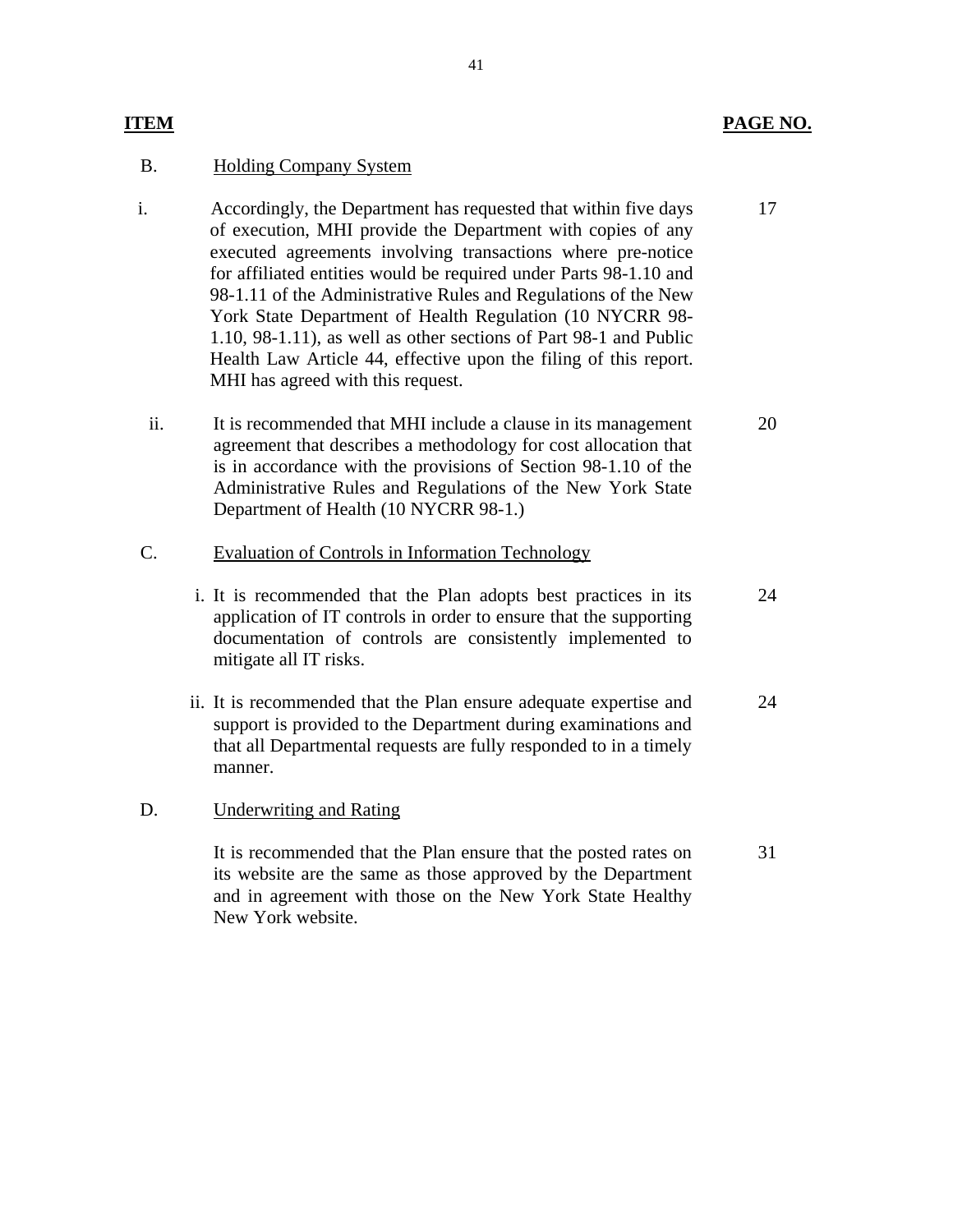# **ITEM** PAGE NO.

34

# E. Claims Processing

- i. It is recommended that the Plan implement the proper fee schedule within the time frame required by the Plan's provider contracts. 32
- ii. It is recommended that the Plan re-adjudicate affected claims processed between July 2, 2010 and July 25, 2010 for dates of service between January 1, 2010 and July 25, 2010, and make additional payments, including prompt pay interest, if required, in accordance with the provisions of Section 3224-a of the New York Insurance Law. 33
- iii. It is recommended that the Plan review the claims system logic to ensure adequate criteria is used to establish whether an autoadjudicated denied claim is the duplicate of a previously submitted claim. 33
- iv. It is also recommended that the Plan enhance its duplicate claims review process to identify any claims that may have been denied incorrectly and correct any claims denied in error; including complying with the provisions of Section 3224-a of the New York Insurance Law. 33
- v. In the event that management identifies claims denied in error, it is recommended that the Plan devote sufficient resources to minimize such errors in the future. 33

## F. Utilization Review

It is recommended that the Plan comply with the provisions of Section 4903(2) of the New York Public Health Law by providing notice of a determination to the enrollee or enrollee's designee and the enrollee's health care provider by telephone and in writing within three business days of the receipt of necessary information.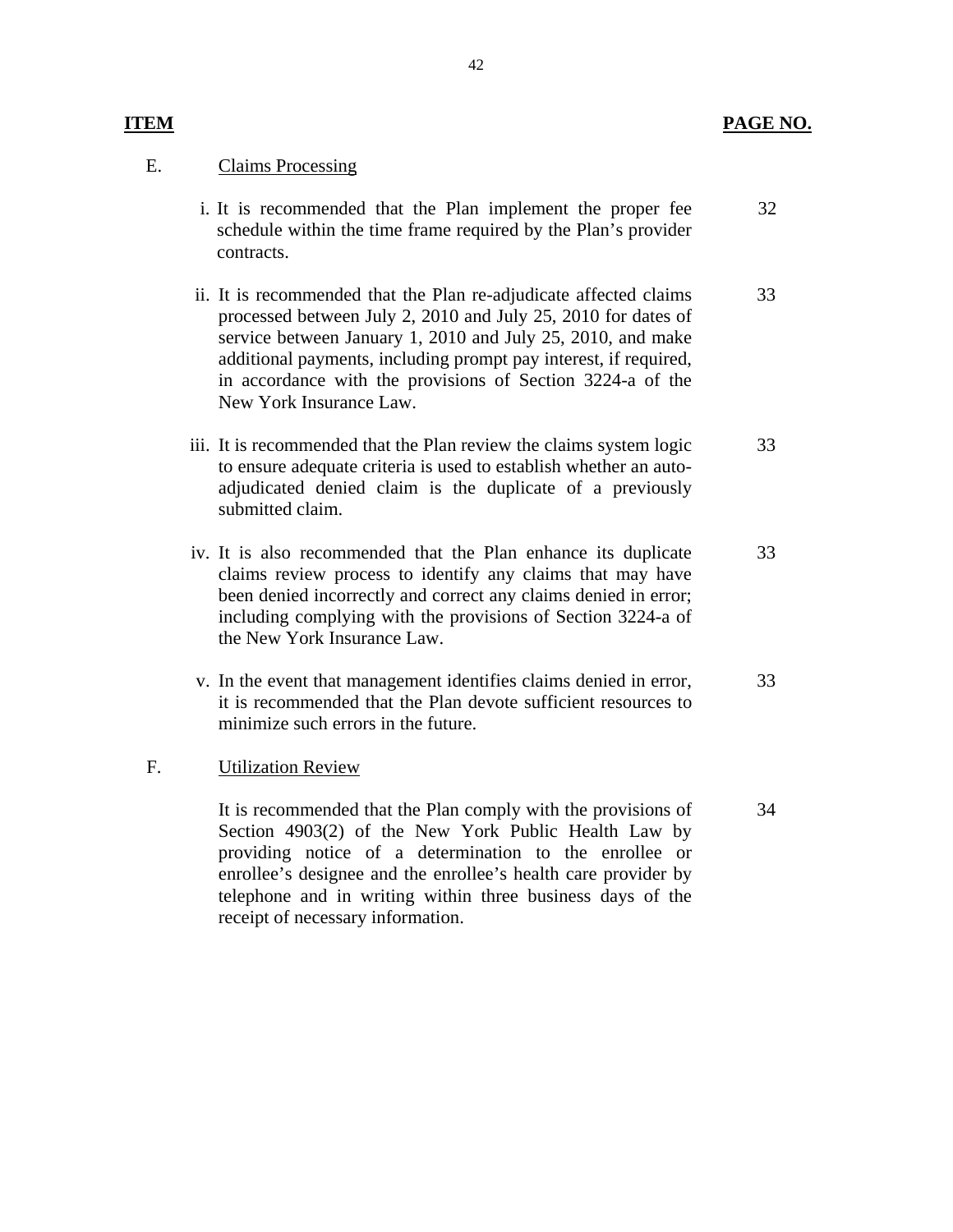Respectfully submitted,

 $\frac{1}{\sqrt{S}}$ 

Pearson A. Griffith Associate Insurance Examiner

STATE OF NEW YORK ) )SS.  $\mathcal{L}$ COUNTY OF NEW YORK)

PEARSON A. GRIFFITH, being duly sworn, deposes and says that the foregoing report submitted by him is true to the best of his knowledge and belief.

> $\frac{|S|}{|S|}$ Pearson A. Griffith

Subscribed and sworn to before me

this  $\rule{1em}{0.15mm}$  day of  $\rule{1em}{0.15mm}$  2014.